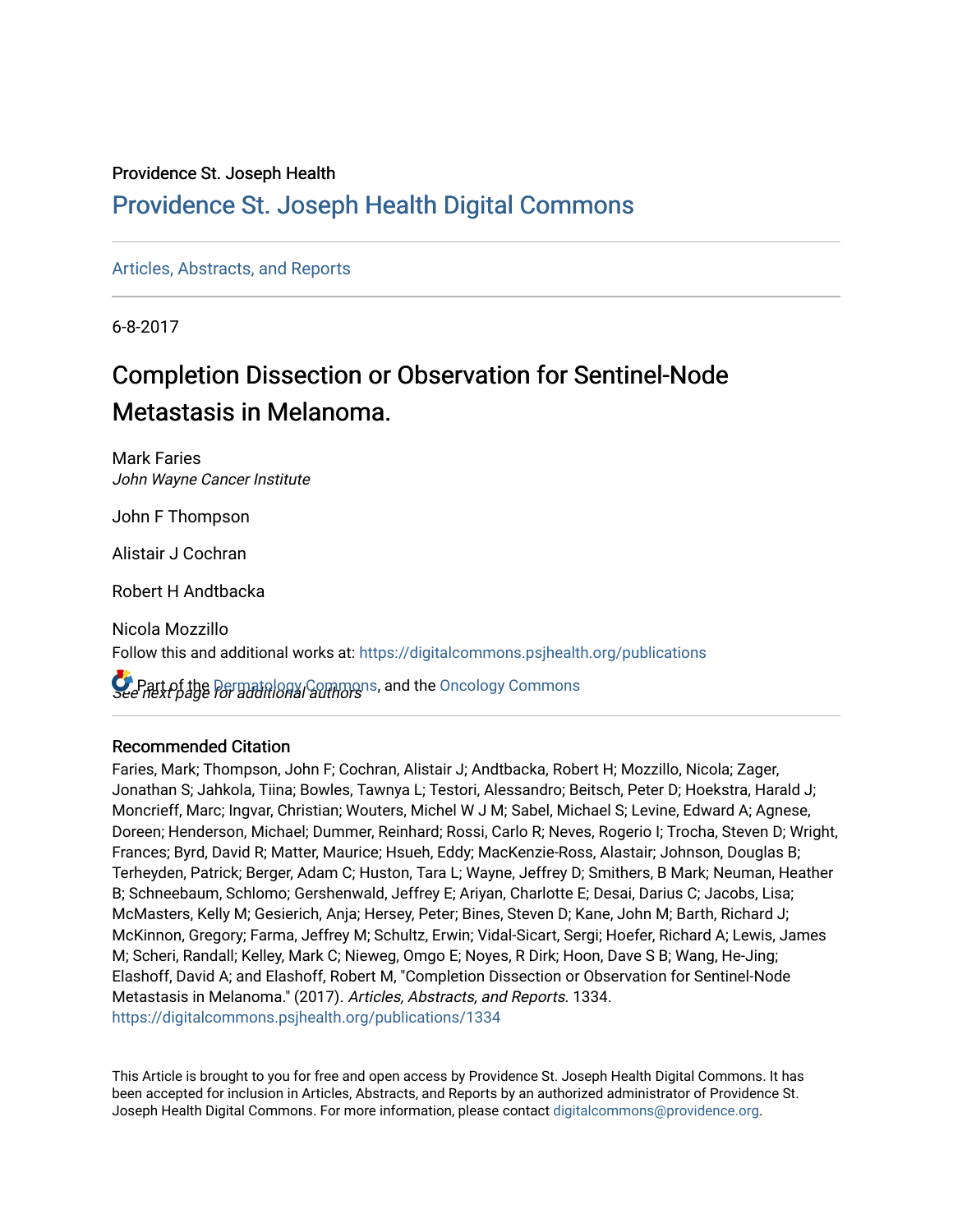### Authors

Mark Faries, John F Thompson, Alistair J Cochran, Robert H Andtbacka, Nicola Mozzillo, Jonathan S Zager, Tiina Jahkola, Tawnya L Bowles, Alessandro Testori, Peter D Beitsch, Harald J Hoekstra, Marc Moncrieff, Christian Ingvar, Michel W J M Wouters, Michael S Sabel, Edward A Levine, Doreen Agnese, Michael Henderson, Reinhard Dummer, Carlo R Rossi, Rogerio I Neves, Steven D Trocha, Frances Wright, David R Byrd, Maurice Matter, Eddy Hsueh, Alastair MacKenzie-Ross, Douglas B Johnson, Patrick Terheyden, Adam C Berger, Tara L Huston, Jeffrey D Wayne, B Mark Smithers, Heather B Neuman, Schlomo Schneebaum, Jeffrey E Gershenwald, Charlotte E Ariyan, Darius C Desai, Lisa Jacobs, Kelly M McMasters, Anja Gesierich, Peter Hersey, Steven D Bines, John M Kane, Richard J Barth, Gregory McKinnon, Jeffrey M Farma, Erwin Schultz, Sergi Vidal-Sicart, Richard A Hoefer, James M Lewis, Randall Scheri, Mark C Kelley, Omgo E Nieweg, R Dirk Noyes, Dave S B Hoon, He-Jing Wang, David A Elashoff, and Robert M Elashoff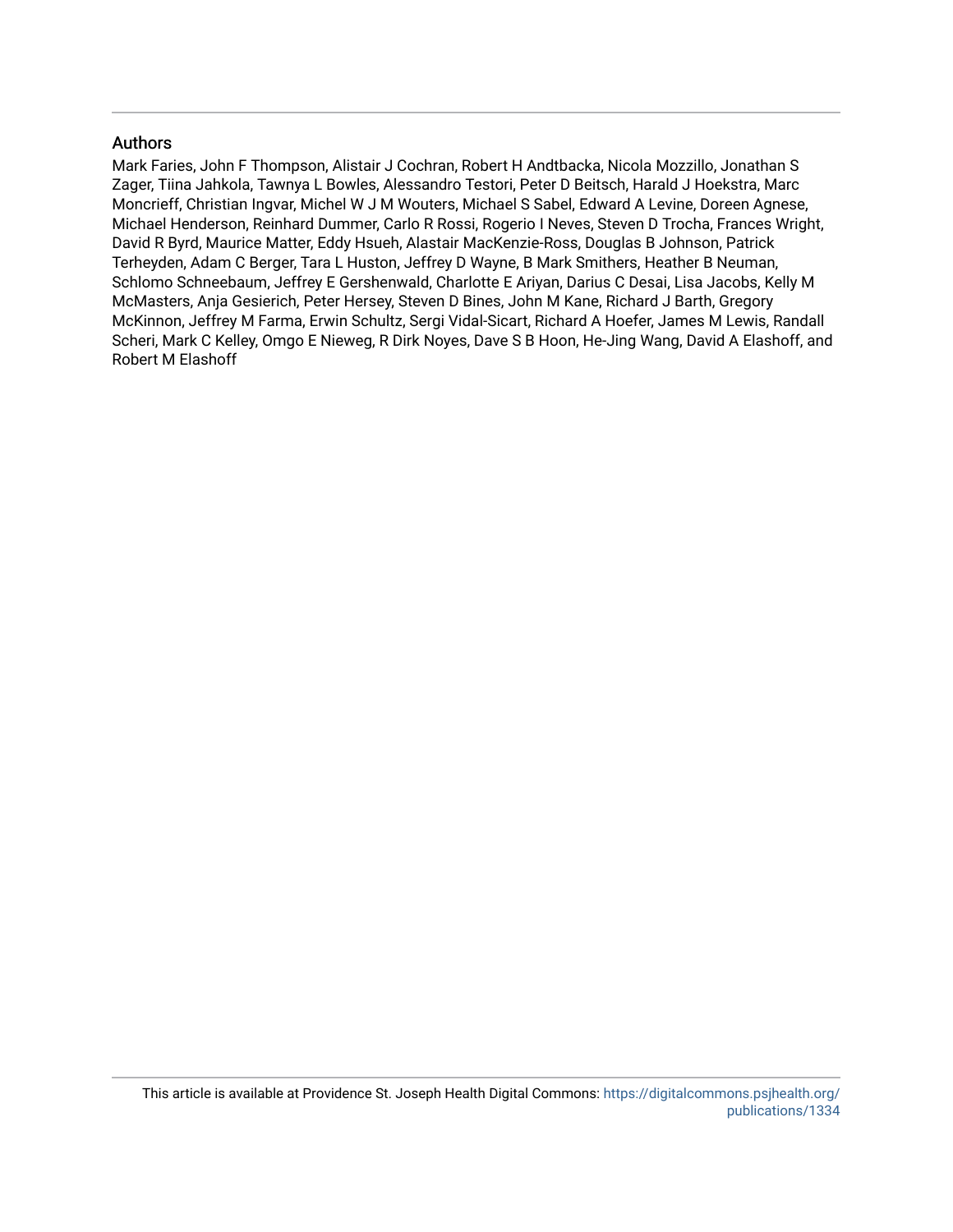

# **HHS Public Access**

Author manuscript N Engl J Med. Author manuscript; available in PMC 2017 December 08.

Published in final edited form as:

N Engl J Med. 2017 June 08; 376(23): 2211–2222. doi:10.1056/NEJMoa1613210.

# **Completion Dissection or Observation for Sentinel-Node Metastasis in Melanoma**

A full list of authors and affiliations appears at the end of the article.

# **Abstract**

**BACKGROUND—**Sentinel-lymph-node biopsy is associated with increased melanoma-specific survival (i.e., survival until death from melanoma) among patients with node-positive intermediate-thickness melanomas (1.2 to 3.5 mm). The value of completion lymph-node dissection for patients with sentinel-node metastases is not clear.

**METHODS—**In an international trial, we randomly assigned patients with sentinel-node metastases detected by means of standard pathological assessment or a multimarker molecular assay to immediate completion lymph-node dissection (dissection group) or nodal observation with ultrasonography (observation group). The primary end point was melanoma-specific survival. Secondary end points included disease-free survival and the cumulative rate of nonsentinel-node metastasis.

**RESULTS—**Immediate completion lymph-node dissection was not associated with increased melanoma-specific survival among 1934 patients with data that could be evaluated in an intentionto-treat analysis or among 1755 patients in the per-protocol analysis. In the per-protocol analysis, the mean  $(\pm SE)$  3-year rate of melanoma-specific survival was similar in the dissection group and the observation group  $(86\pm1.3\%$  and  $86\pm1.2\%$ , respectively; P=0.42 by the log-rank test) at a median follow-up of 43 months. The rate of disease-free survival was slightly higher in the dissection group than in the observation group  $(68\pm1.7\%$  and  $63\pm1.7\%$ , respectively; P=0.05 by the log-rank test) at 3 years, based on an increased rate of disease control in the regional nodes at 3 years  $(92\pm1.0\%$  vs.  $77\pm1.5\%$ ; P<0.001 by the log-rank test); these results must be interpreted with caution. Nonsentinel-node metastases, identified in 11.5% of the patients in the dissection group, were a strong, independent prognostic factor for recurrence (hazard ratio, 1.78; P=0.005). Lymphedema was observed in 24.1% of the patients in the dissection group and in 6.3% of those in the observation group.

**CONCLUSIONS—**Immediate completion lymph-node dissection increased the rate of regional disease control and provided prognostic information but did not increase melanoma-specific survival among patients with melanoma and sentinel-node metastases. (Funded by the National Cancer Institute and others; MSLT-II ClinicalTrials.gov number, NCT00297895.)

Address reprint requests to Dr. Faries at 11818 Wilshire Blvd., Suite 200, Los Angeles, CA 90025, or at mfaries@theangelesclinic.org. The authors' full names, academic degrees, and affiliations are listed in the Appendix.

The content of this report is solely the responsibility of the authors and does not necessarily represent the official view of the National Cancer Institute or the National Institutes of Health.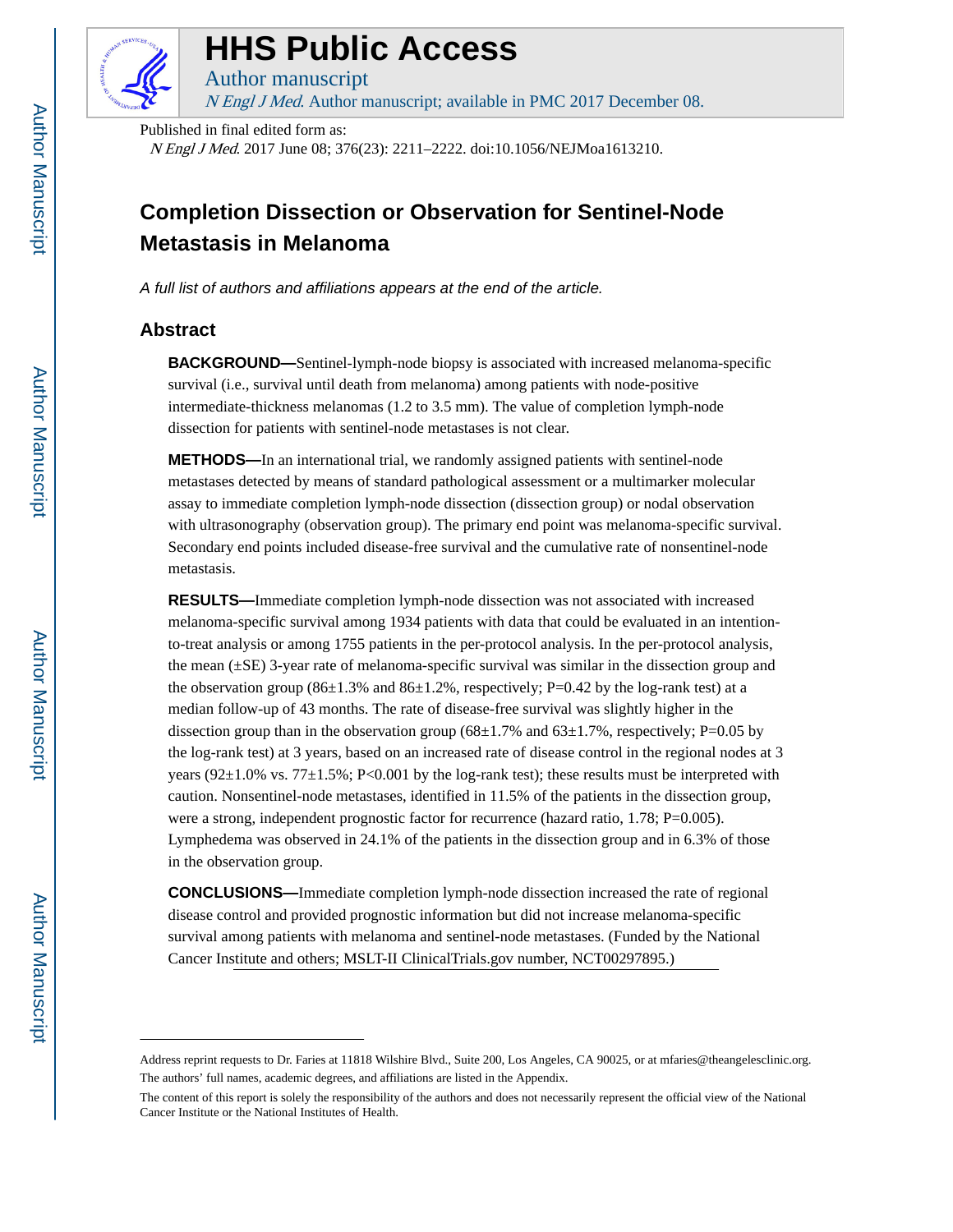Sentinel-lymph-node biopsy is a standard procedure in the care of appropriately selected patients with melanoma. The first Multicenter Selective Lymphadenectomy Trial (MSLT-I) confirmed the value of early nodal evaluation and treatment.<sup>1-3</sup> This prospective, international, randomized trial showed that the pathologic status of the sentinel node or nodes was the most important prognostic factor and that patients who underwent sentinelnode biopsy had fewer recurrences of melanoma than patients who underwent wide excision and nodal observation. Among patients with intermediate-thickness melanomas (defined as 1.2 to 3.5 mm) and nodal metastases, early surgical treatment, guided by sentinel-node biopsy, was associated with increased melanoma-specific survival (survival until death from melanoma). These results provide support for the recommendation by several professional organizations that staging by means of sentinel-node biopsy should be performed when appropriate.4–7

Currently, immediate completion lymph-node dissection (removal of the remaining regional lymph nodes after sentinel-node excision) is usually recommended for patients with sentinel-node metastases. However, prospective evidence of the efficacy of completion lymph-node dissection is lacking, and the procedure carries a risk of adverse events.<sup>8</sup> Results of retrospective evaluations of the usefulness of completion lymph-node dissection are inconclusive. $9-11$  Available data from one prospective study do not suggest a benefit from immediate dissection, but this study is not sufficiently powered to rule out a clinically significant benefit.<sup>12</sup> In addition, in most patients, nodal disease is limited to the sentinel lymph node or nodes and is removed by means of biopsy. Conversely, patients with even microscopic involvement of nonsentinel nodes have an overall poorer prognosis and outcomes that are similar to those in patients with clinically apparent nodal disease.<sup>13,14</sup>

In the second Multicenter Selective Lymphadenectomy Trial (MSLT-II), we evaluated the usefulness of completion lymph-node dissection in patients with melanoma and sentinel lymph-node metastases as compared with observation with frequent nodal ultrasonography and dissection only in patients in whom clinically detected nodal recurrence had developed.

# **METHODS**

#### **TRIAL DESIGN AND OVERSIGHT**

MSLT-II, an international, multicenter, randomized, phase 3 trial to evaluate the usefulness of completion lymph-node dissection in patients with melanoma and sentinel-node metastases, consisted of a screening phase in which patients were enrolled before sentinelnode biopsy and a randomization phase in which completion lymph-node dissection was compared with observation and nodal ultrasonography (Fig. 1). The trial was conducted at 63 centers.

MSLT-II was designed by the MSLT-II executive committee with input from the pathology and ultrasonography oversight committees (see the Supplementary Appendix, available with the full text of this article at NEJM.org). Data were collected prospectively on paper and later on Web-based case-report forms. The authors vouch for the accuracy and completeness of the data and analyses reported and for the fidelity of the trial to the protocol, available at NEJM.org.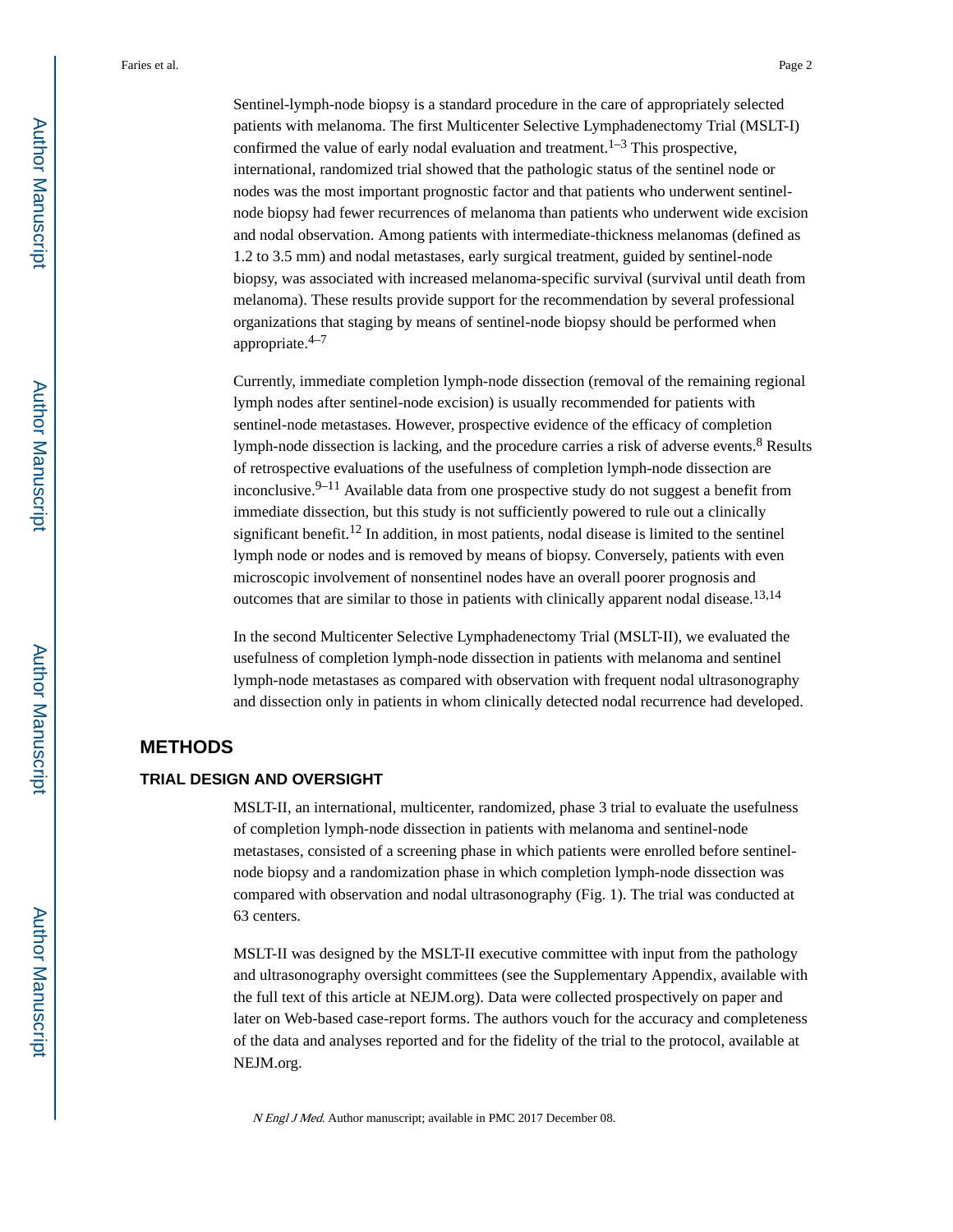Nodal metastasis was determined by means of standard pathological assessment (including immunohistochemical tests performed according to institutional protocols) or by means of a previously described quantitative reverse-transcriptase–polymerase-chain-reaction (RT-PCR) assay during the screening phase.15 Patients had to have undergone randomization and completion lymph-node dissection within 140 days after diagnostic biopsy.

The randomization phase involved enrollment of patients who had undergone screening and had pathologically or molecularly positive sentinel-node metastases and patients who had not undergone screening in whom sentinel-node metastases were detected by means of pathological assessment. In the randomization phase, fewer patients with RT-PCR–positive findings than anticipated were enrolled. In 2012, the data and safety monitoring board determined that such patients should no longer undergo randomization, since attainment of sufficient power to evaluate a therapeutic effect in that group was not feasible. The data and safety monitoring board recommended continued follow-up of these patients to assess outcomes.

At the third interim analysis, the data and safety monitoring board determined that detection of a significant survival difference between the trial groups was unlikely and recommended that the current primary end-point data be released. Intention-to-treat and per-protocol analyses of the outcome variables showed similar results. Results of per-protocol analyses are reported in this article, since they are likely to be the most clinically pertinent. The intention-to-treat data for the primary end point (melanoma-specific survival) are provided in Figure S1 in the Supplementary Appendix.

#### **PATIENTS**

Eligible patients who provided written informed consent were randomly assigned to undergo completion lymph-node dissection or nodal observation. These patients were 18 to 75 years of age and had clinically localized cutaneous melanoma, an Eastern Cooperative Oncology Group performance status of 0 or 1 (on a 5-point scale, with 0 indicating an absence of disability and higher numbers indicating greater disability), a non–melanoma-related life expectancy of 10 years or more, and a tumor-positive sentinel node. The trial was opened before the universal application of registration. The trial opened in December 2004 and was registered at Clinicaltrials.gov on February 27, 2006. At the time of registration, 119 patients had been enrolled in the trial.

Randomization was performed in a 1:1 ratio with the use of a permuted-block design, which was stratified according to Breslow thickness, ulceration, method of metastasis detection (standard pathological assessment or RT-PCR assay), and enrollment at an MSLT-I center. Patients who were assigned to the observation group were monitored by means of clinical examination every 4 months during the first 2 years, every 6 months during years 3 through 5, and then annually. Nodal ultrasonographic assessment of the sentinel-node basin occurred at each visit for the first 5 years; findings were considered to be abnormal on the basis of a length:depth ratio of less than 2, a hypoechoic center, an absence of hilar vessels, or focal nodularity with increased vascularity. Follow-up of the dissection group involved the same schedule, but without protocol-mandated nodal ultrasonography.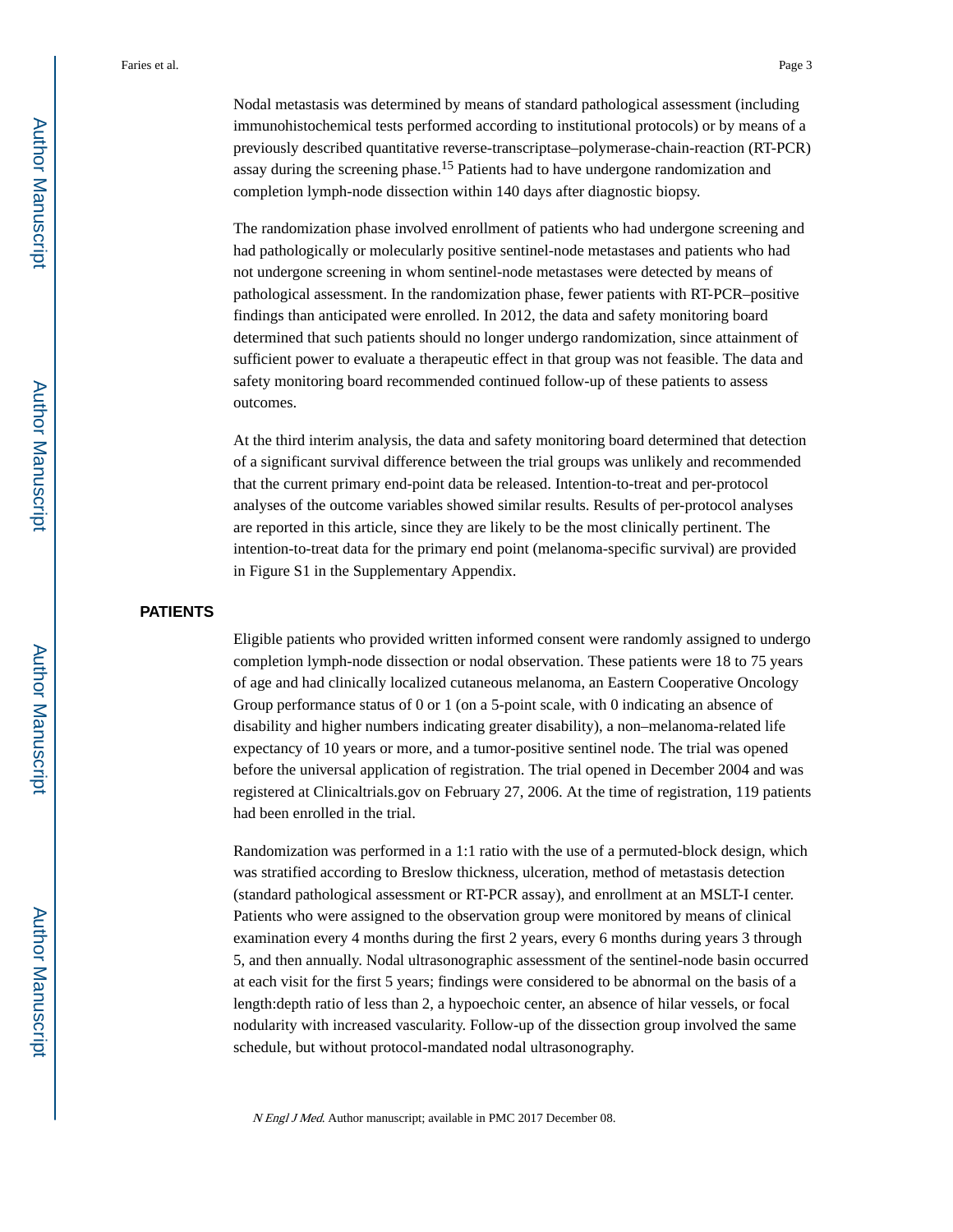#### **STATISTICAL ANALYSIS**

For the primary end point, melanoma-specific survival, we used the log-rank test to compare the rates among patients in the dissection group and the observation group in the intentionto-treat population. Secondary end points included overall survival, disease-free survival, survival without recurrence of regional nodal metastases, distant metastasis–free survival, and the extent of nodal involvement. Time zero was the time of randomization. Melanomaspecific survival was determined at the time of melanoma-related death. Disease-free survival was the time to any recurrence. Survival without nodal recurrence was the time to recurrence within the draining nodal basin. For survival, comparisons between the two groups were performed by means of the log-rank test for univariable testing and Cox regression for adjusted comparisons. Nodal recurrence occurred in a draining regional basin, local and in-transit recurrence occurred between the primary site and the regional basin, and distant recurrence occurred beyond the regional basin.

We estimated that with a total sample of 1925 patients, the trial would have a power of 83% to detect a between-group difference of 5 percentage points in melanoma-specific survival. All tests were two-tailed. Power was reassessed by the data and safety monitoring board before closure of enrollment to ensure that an adequate sample size had been obtained. The cumulative rate of nonsentinel-node metastases was determined by clinical follow-up in the observation group and according to total in-basin nodal recurrence or nonsentinel-node metastasis on immediate completion lymph-node dissection in the dissection group.

Data were summarized with means and standard deviations, medians and ranges, or both in the intention-to-treat and per-protocol analyses. Chi-square and Wilcoxon rank-sum tests were used to compare results for patients in the dissection group who actually underwent completion lymph-node dissection (these patients were included in the per-protocol and intention-to-treat analyses) with results for those who did not undergo the assigned completion lymph-node dissection (these patients were included only in the intention-totreat analysis). Survival curves were computed with the use of the Kaplan–Meier method and stratified according to group alone or according to group and method of metastasis detection (pathological assessment vs. RT-PCR). Cox proportional-hazards regression models were constructed separately for the two groups; these models included demographic factors, trial stratification factors, and nonsentinel-node metastasis at the time of completion lymph-node dissection. Subgroup analyses included subgroups that were defined according to the patients' sex and age, the Breslow thickness, the location and number of positive nodes, and the presence or absence of ulceration. Cox proportional-hazards regression was used to estimate the subgroup-specific hazard ratios.

# **RESULTS**

#### **PATIENTS**

From December 2004 through March 2014, a total of 3531 patients were enrolled in the screening phase and 1939 patients underwent randomization (Fig. 1). Demographic and pathologic features of the dissection and observation groups were similar (Table 1, and Table S1 in the Supplementary Appendix). A greater proportion of patients assigned to completion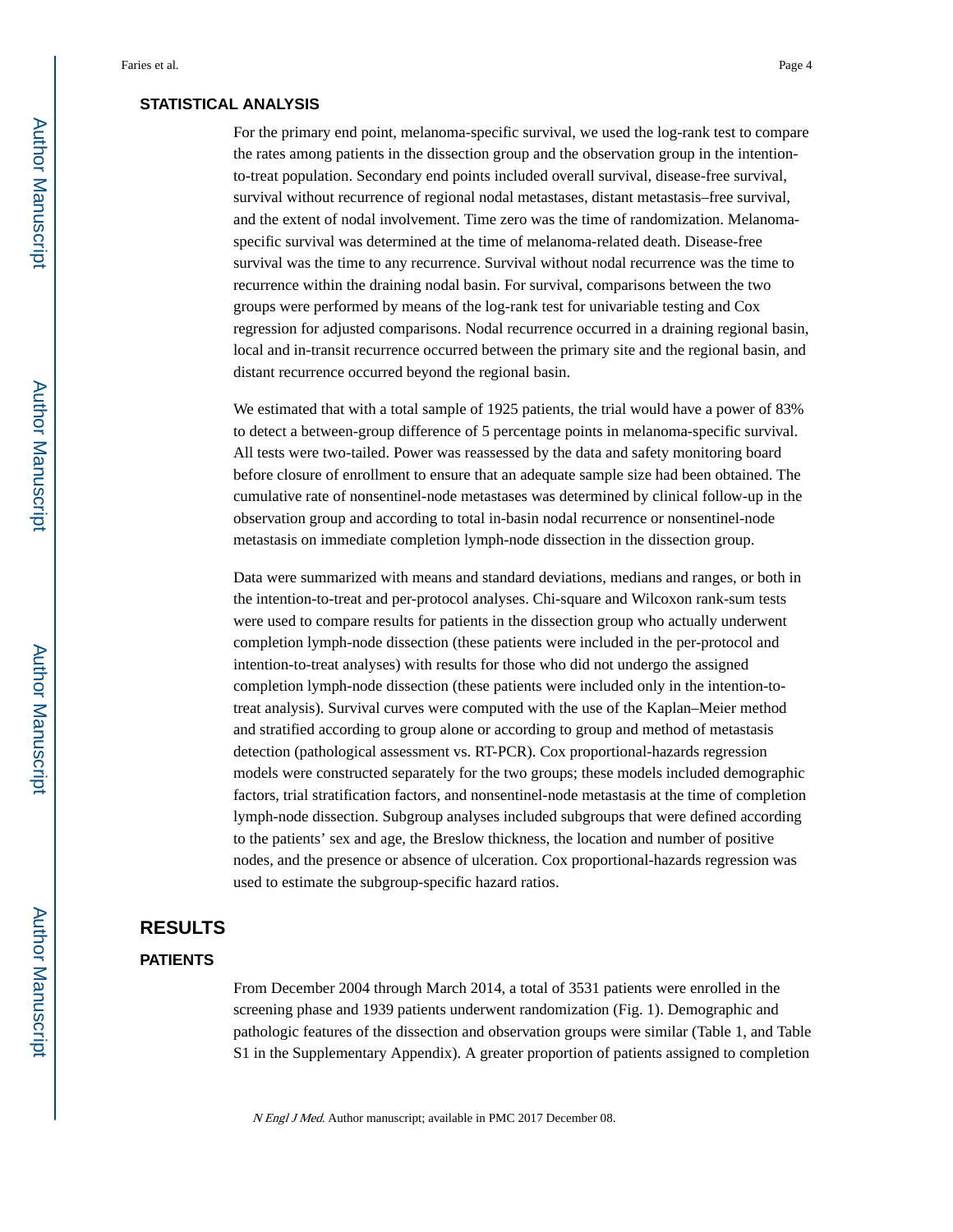lymph-node dissection than to observation declined their assigned treatment. However, the per-protocol cohorts were similar with respect to prognostic factors (Table 1).

In the dissection group, 143 patients were excluded from the per-protocol analysis. Of those patients, 140 declined the assigned treatment. Patients who were excluded from the perprotocol analysis were more likely than patients who were not excluded to have never smoked, to have nonulcerated primary tumors, and to have an RT-PCR–positive sentinel node (Table S2 in the Supplementary Appendix). The sentinel-node tumor burden in both groups was low; the median diameter of the largest tumor deposit was 0.61 mm in the dissection group and 0.67 mm in the observation group.

# **SURVIVAL RATES**

At 3 years of follow-up, there was no significant difference in the mean  $(\pm SE)$  rate of melanoma-specific survival between the dissection group and the observation group in the per-protocol analysis  $(86\pm1.3\%$  and  $86\pm1.2\%$ , respectively; P=0.42 by the log-rank test) (Fig. 2A) or the intention-to-treat analyses (Fig. S1 in the Supplementary Appendix). In addition, there was no significant between-group difference in melanoma-specific survival after adjustment for other prognostic factors (hazard ratio for death, 1.08; 95% confidence interval [CI], 0.88 to 1.34;  $P = 0.42$ ).

An analysis with available follow-up data suggested that an RT-PCR–positive sentinel node did not have an effect on survival that was as negative as the effect anticipated in the statistical design of the trial, so the results from the two groups are also reported separately here and in the remaining analyses (Fig. 2B). The results of an analysis of both groups together are shown in Figure S2 in the Supplementary Appendix. A subgroup analysis, including an analysis based on sentinel-node tumor burden, did not reveal any subgroups that derived a significant melanoma-specific survival benefit from completion lymph-node dissection (Fig. S3 in the Supplementary Appendix).

At 3 years of follow-up, the rate of disease-free survival was slightly higher in the dissection group than in the observation group ( $68\pm1.7\%$  and  $63\pm1.7\%$ , respectively; P=0.05 by the log-rank test) (Fig. 3A, and Fig. S2A in the Supplementary Appendix), although the results of secondary outcome analyses must be viewed cautiously given the lack of significance for the primary end point. This difference in disease-free survival appears to result from a reduction in the rate of nodal recurrence after completion lymph-node dissection (Fig. 3B, and Fig. S2B in the Supplementary Appendix). This corresponds to an increase in the rate of disease control in the regional nodes at 3 years  $(92\pm1.0\%$  in the dissection group vs.  $77\pm1.5\%$  in the observation group, P<0.001 by the log-rank test). After adjustment, the rate of nodal recurrence among patients with sentinel-node metastases detected by means of pathological assessment was 69% lower in the dissection group than in the observation group (hazard ratio,  $0.31$ ;  $95\%$  CI,  $0.24$  to  $0.41$ ;  $P<0.001$ ). No significant between-group difference in distant metastasis–free survival was detected (adjusted hazard ratio, 1.10; 95% CI,  $0.92$  to  $1.31$ ; P =  $0.31$ ) (Fig. 3C, and Fig. S2C in the Supplementary Appendix). Types of initial recurrence are listed in Table S4 in the Supplementary Appendix.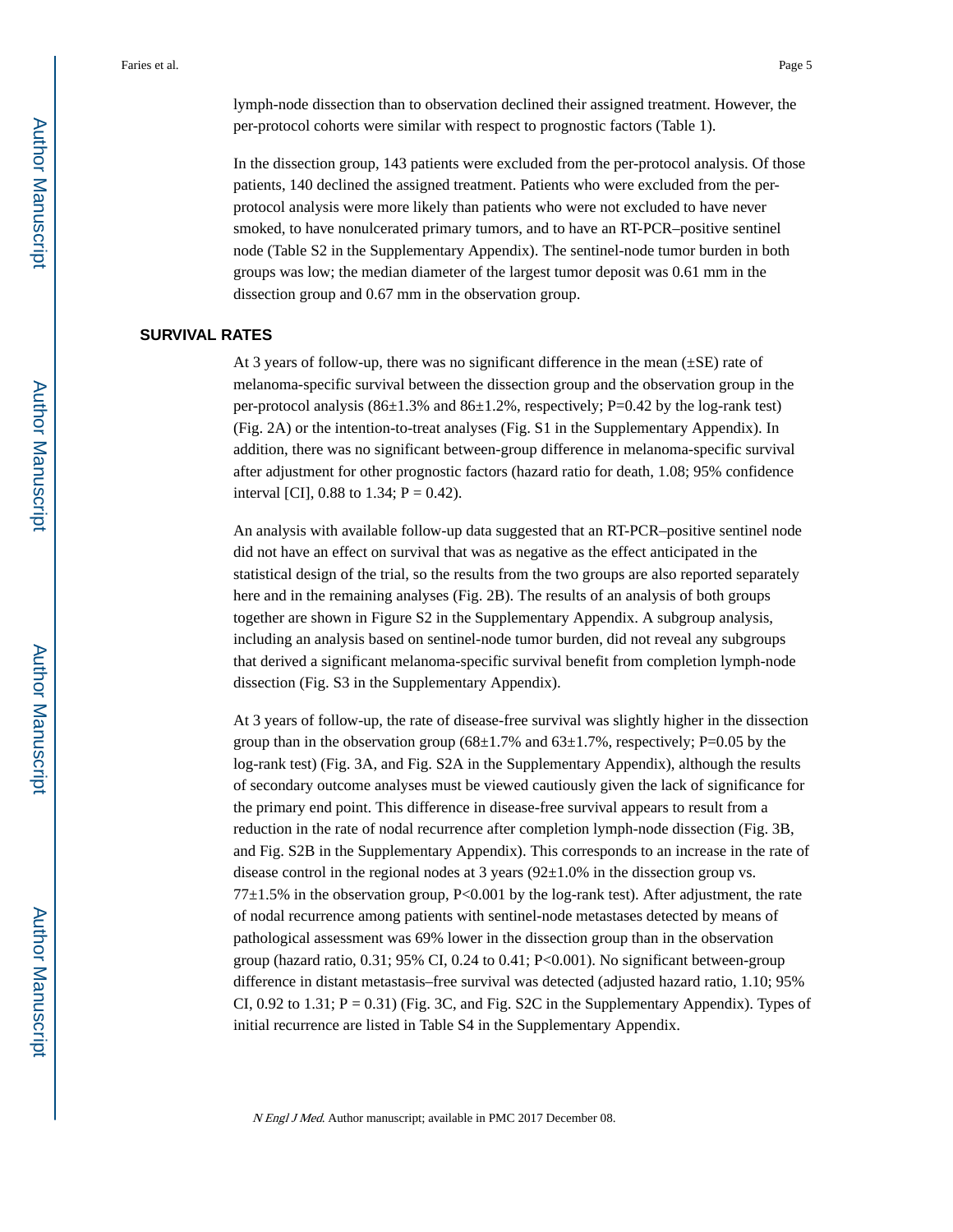#### **PROGNOSTIC FACTORS**

Potential prognostic factors affecting melanoma-specific survival were examined. Since the pathologic status of nonsentinel nodes was unknown in the observation group, the two groups of the trial were considered separately. In the entire trial (including patients with positive RT-PCR results), Breslow thickness and the number of sentinel nodes that were positive on pathological assessment (0 vs. >0) were significant prognostic factors in both groups, and male sex was a significant prognostic factor in the observation group (Table S3 in the Supplementary Appendix). However, since the RT-PCR group appeared to be prognostically distinct, an analysis was also performed that included only patients with sentinel nodes that were positive on pathological assessment (Table 2). In the observation group, male sex was no longer a significant prognostic factor, and it remained nonsignificant in the dissection group. Breslow thickness was a significant prognostic factor in both groups, and the pathologic status of nonsentinel nodes was a significant prognostic factor in the dissection group (hazard ratio for death,  $1.78$ ;  $P = 0.005$ ). The number of involved sentinel nodes was not a significant prognostic factor.

Among patients who underwent immediate completion lymph-node dissection, nonsentinelnode metastases were detected on pathological assessment in 11.5%, and over time, with nodal recurrences in that group, the percentage of patients in whom nonsentinel-node metastases were detected increased to an actuarial rate of 17.9% at 3 years and 19.9% at 5 years (Fig. 3D). In the observation group, the percentage of patients in whom ultrasonographic or physical examination revealed involved nonsentinel nodes increased to 22.9% at 3 years and 26.1% at 5 years, exceeding the rate in the dissection group at both time points ( $P = 0.02$  and  $P = 0.005$ , respectively).

#### **ADVERSE EVENTS**

Adverse events were more common among patients after completion lymph-node dissection than among patients in the observation group. At the most recent follow-up on April 30, 2016, a total of 24.1% of the patients in the dissection group and 6.3% of those in the observation group had had lymphedema  $(P<0.001)$ . Among the patients who had lymphedema, this condition was mild in 64%, moderate in 33%, and severe in 3%.

# **DISCUSSION**

The management of regional lymph nodes has long been controversial in the treatment of many solid tumors, particularly melanoma.<sup>16</sup> The MSLT-I confirmed the staging value of sentinel-node biopsy and showed a therapeutic advantage of early treatment of nodal metastases among patients with intermediate-thickness melanoma.<sup>3</sup> The findings of that trial provided support for the use of sentinel-node biopsy, which is now recommended in the guidelines of most national and professional organizations for the treatment of melanoma.<sup>4–7</sup>

However, in patients with sentinel-node metastases, the value of completion lymph-node dissection remains controversial. Since most such patients have all nodal metastases removed by means of the sentinel-node biopsy procedure, they cannot derive additional therapeutic value from completion lymph-node dissection. Even microscopic nonsentinel-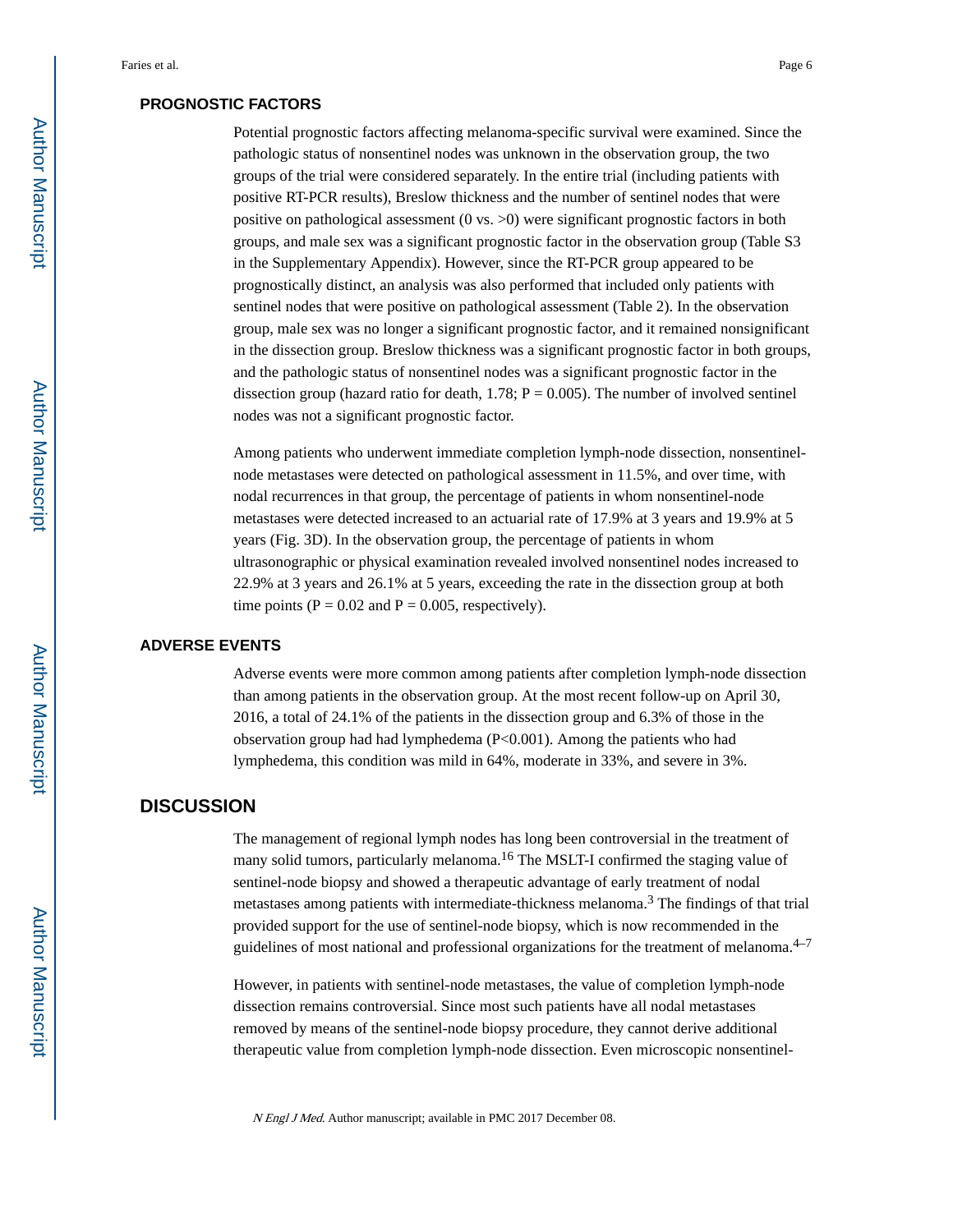node metastases portend a markedly worse prognosis, similar to that of patients with bulky, clinically diagnosed metastases,  $13,14$  than the prognosis in patients with metastases that are limited to the sentinel lymph nodes. Patients with nonsentinel-node metastasis may be unlikely to benefit from early dissection. Finally, completion lymph-node dissection is associated with higher morbidity than sentinel-node biopsy alone, so an appraisal of the value of the procedure is important.

Previous data regarding this clinical question have been inconclusive. Retrospective series have produced varied results and are subject to a considerable risk of selection bias. $9-11$  The findings of one prospective study were similar to those in our trial, but its size (483 patients underwent randomization) and most recent follow-up left enough statistical uncertainty to preclude definitive conclusions.12 MSLT-II, in which 1939 patients underwent randomization with a median follow-up of 43 months, provided sufficient data to resolve the central question: no significant survival benefit was imparted by immediate completion lymph-node dissection among patients with sentinel-node metastases. However, completion lymph-node dissection did provide other potential value for patients with melanoma, including improved staging and an increased rate of regional disease control.

Most patients in the trial population had a low-volume nodal tumor burden. Indeed, some patients had only molecular indications of melanoma in the sentinel node, determined by means of RT-PCR. Those patients had outcomes that were not as poor as those in retrospective studies using the same assay.15,17 However, any variance from pretrial eventrate estimates is unlikely to have affected the overall result, since the RT-PCR–positive group constituted only 12% of the randomized study population. Furthermore, the number of patients with pathologically detected metastases actually exceeded the number in the statistical plan. Patients with a larger sentinel-node tumor burden are more likely than patients with a smaller burden to have nonsentinel-node metastases, and the small number of patients with a larger sentinel-node tumor burden in this trial limits statistical confidence for those patients specifically. It may be possible to use an estimation of the risk of nonsentinelnode metastases based on sentinel-node tumor burden and primary tumor characteristics to help identify patients who may benefit from completion lymph-node dissection.<sup>18–20</sup> However, a subgroup evaluation of patients with a greater disease burden (maximal tumor diameter >1 mm) did not indicate that a benefit from completion lymph-node dissection was more likely in high-risk groups than in low-risk groups.

The current trial confirms that the pathologic status of nonsentinel nodes has independent prognostic value, whereas the number of involved sentinel nodes was not significantly related to melanoma-specific survival. Although this finding is somewhat counterintuitive, it echoes retrospective data from multiple institutions.13,14 This confirmation in a prospective trial of the large effect of nonsentinel node status on prognosis reaffirms its staging value. A lack of this information may impede the most appropriate risk stratification and selection of adjuvant therapy for patients who do not undergo completion lymph-node dissection.

Immediate completion lymph-node dissection reduced the rate of regional nodal recurrence by nearly 70%, leading to a small but significant decrease in the overall risk of recurrence. Since no significant difference between the groups was noted in the primary end point,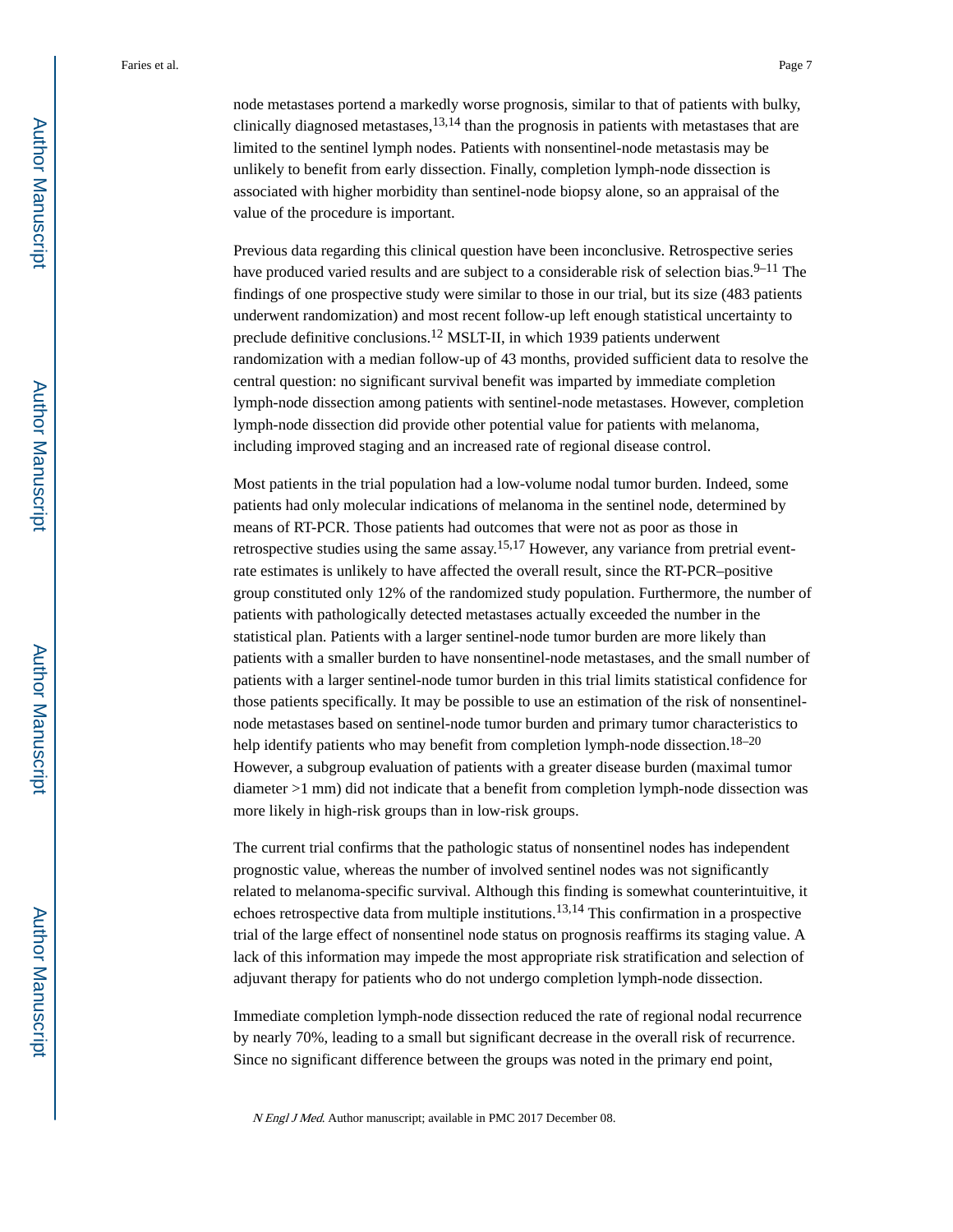differences with respect to the secondary end points must be interpreted with caution. A nonsignificant difference in distant metastasis–free survival was noted at late time points, but as of this writing, events at those time points have been few, and additional follow-up is necessary. Our trial was unable to determine the safety of avoiding completion lymph-node dissection in patients who are unable to undergo frequent follow-up evaluations or in patients who receive treatment at institutions that are not able to perform nodal ultrasonography.

The advantages of immediate completion lymph-node dissection are tempered by the complications of the procedure. As of this writing, lymphedema has been observed in 24% of the patients in the dissection group and 6% of the patients in the observation group. As expected, there were significantly more complications among patients who underwent completion lymph-node dissection than among those who did not, although the adverse events associated with the surgical procedure were often transient. Although a complete assessment and comparison of lymphedema with other complications would require additional follow-up, we think that the decreased overall number of dissections among patients in the observation group will translate into decreased complications.

The lack of a survival advantage associated with immediate completion lymph-node dissection in this trial contrasts with the results of the MSLT-I. In that trial, patients with nodal disease and intermediate-thickness melanomas had better outcomes with immediate surgery than with delayed surgery. The lack of a survival benefit with completion lymphnode dissection in patients in MSLT-II suggests that any increase in survival with early surgery occurred among patients with disease that was limited to the sentinel node. Patients with nonsentinel-node metastases may still undergo salvage treatment with completion lymph-node dissection, but the timing of that intervention does not appear to be critical.

Early completion lymph-node dissection did not increase survival in the MSLT-II population. It is possible that this was due to dilution of a therapeutic effect, since approximately three quarters of the population did not have melanoma in nonsentinel nodes. A comparison of results in patients with nonsentinel-node metastases in this trial, similar to the latent subgroup analysis in MSLT-I, might address this possibility, but it would be difficult to accomplish.<sup>21</sup> First, in this population with a low disease burden and with the most recent follow-up, additional nodal recurrences are expected. Second, even at the most recent follow-up, an imbalance in the observed proportion of patients with non-sentinel node–positive disease was noted, with an excess in the observation group. This may be due to small nonsentinel-node metastases that were not detected on standard pathological examination. Intensive evaluation of nonsentinel nodes with the use of immunohistochemical tests indicates that the frequency of these occult metastases in completion lymph-node dissection specimens is very similar to that of excess nodal recurrences (8 to  $10\%$ ).<sup>18</sup>

Overall, some value may be derived from immediate completion lymph-node dissection with regard to staging and an increased rate of regional disease control. However, this value comes at the cost of increased complications.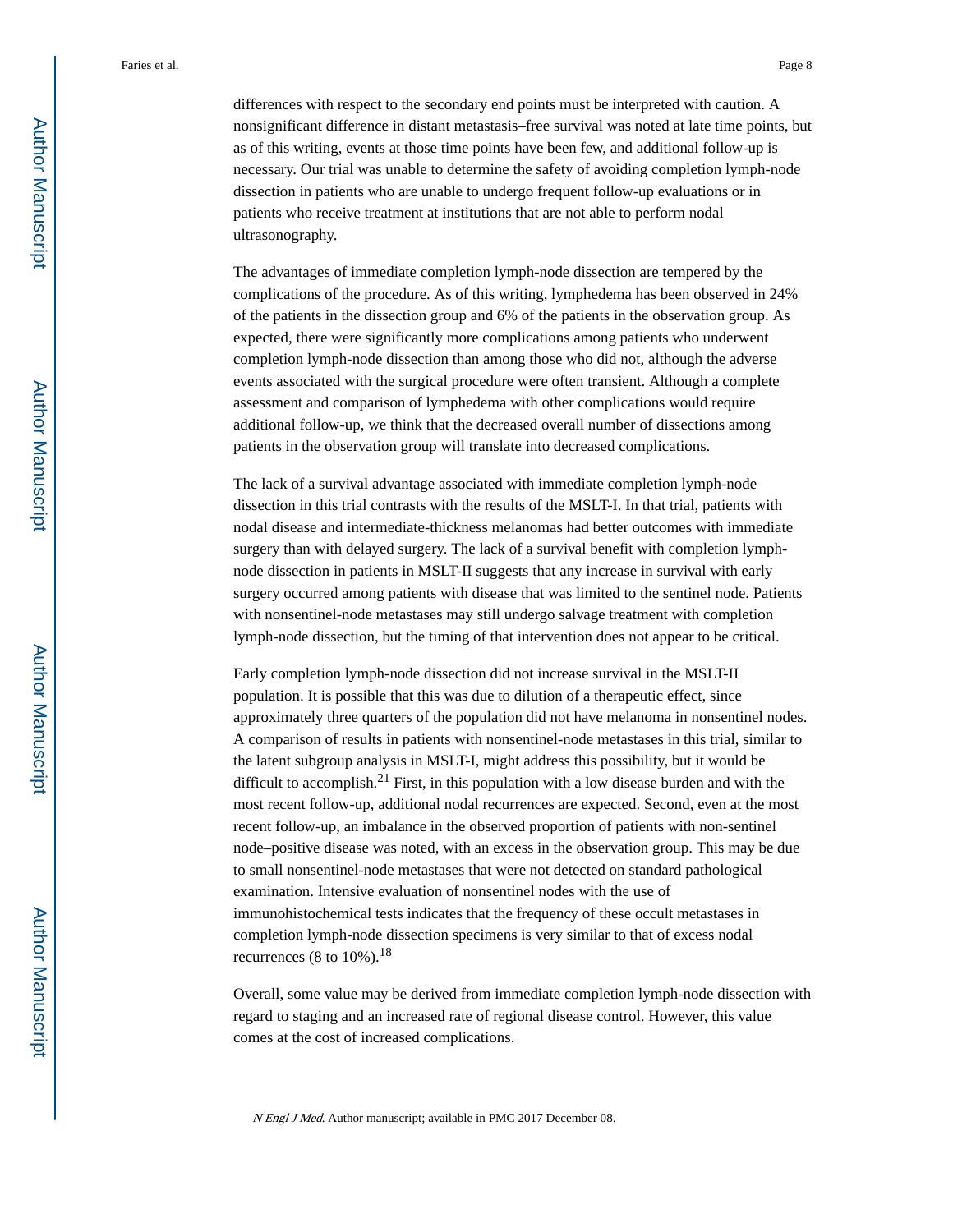### **Supplementary Material**

Refer to Web version on PubMed Central for supplementary material.

# **Authors**

M.B. Faries, J.F. Thompson, A.J. Cochran, R.H. Andtbacka, N. Mozzillo, J.S. Zager, T. Jahkola, T.L. Bowles, A. Testori, P.D. Beitsch, H.J. Hoekstra, M. Moncrieff, C. Ingvar, M.W.J.M. Wouters, M.S. Sabel, E.A. Levine, D. Agnese, M. Henderson, R. Dummer, C.R. Rossi, R.I. Neves, S.D. Trocha, F. Wright, D.R. Byrd, M. Matter, E. Hsueh, A. MacKenzie-Ross, D.B. Johnson, P. Terheyden, A.C. Berger, T.L. Huston, J.D. Wayne, B.M. Smithers, H.B. Neuman, S. Schneebaum, J.E. Gershenwald, C.E. Ariyan, D.C. Desai, L. Jacobs, K.M. McMasters, A. Gesierich, P. Hersey, S.D. Bines, J.M. Kane, R.J. Barth, G. McKinnon, J.M. Farma, E. Schultz, S. Vidal-Sicart, R.A. Hoefer, J.M. Lewis, R. Scheri, M.C. Kelley, O.E. Nieweg, R.D. Noyes, D.S.B. Hoon, H.-J. Wang, D.A. Elashoff, and R.M. Elashoff

# **Affiliations**

#### **Acknowledgments**

Supported by grants (CA189163 and CA29605, to Dr. Faries) from the National Cancer Institute and by funding from the Borstein Family Foundation, the Amyx Foundation, the Dr. Miriam and Sheldon G. Adelson Medical Research Foundation, and the John Wayne Cancer Institute Auxiliary.

Dr. Faries reports receiving fees for serving on an advisory board from Myriad Genetic Laboratories, Amgen, and Immune Design; Dr. Thompson, receiving fees for serving on an advisory board from GlaxoSmithKline, Bristol-Myers Squibb, and Provectus Biopharmaceuticals; Dr. Dummer, receiving consulting fees from Novartis, Bristol-Myers Squibb, Roche, Takeda, Pierre Fabre, Merck Sharp & Dohme, and Amgen; Dr. Wright, receiving grant support from Roche; Dr. Hsueh, receiving lecture fees from Amgen and Castle Biosciences; Dr. MacKenzie-Ross, receiving fees for serving on an advisory board from Amgen; Dr. Johnson, receiving grant support from Incyte and fees for serving on an advisory board from Bristol-Myers Squibb and Genoptix; Dr. Terheyden, receiving honoraria and travel support from Bristol-Myers Squibb and Roche and honoraria from Merck and Novartis; Dr. Gershenwald, receiving fees for serving on an advisory board from Merck and Castle Biosciences; Dr. McMasters, receiving fees for serving on the board of directors from Provectus Biopharmaceuticals and fees for serving on an advisory board and uncompensated equity interest from Elucida Oncology; Dr. Barth, holding a pending patent on systems and methods for guiding tissue resection (patent no. US 14/919,411); and Dr. Hoon, holding an issued patent on detection of micrometastasis of melanoma and breast cancer in paraffin-embedded, tumor-draining lymph nodes by means of multimarker quantitative reverse-transcriptase–polymerase-chain-reaction assay (patent no. US 7910295). No other potential conflict of interest relevant to this article was reported. Disclosure forms provided by the authors are available with the full text of this article at NEJM.org.

We thank Donald L. Morton, M.D., (deceased) who founded the MSLT Group and whose contributions not only to this trial but also to the care of patients with cancer cannot be overestimated.

# **References**

- 1. Morton DL, Cochran AJ, Thompson JF, et al. Sentinel node biopsy for early-stage melanoma: accuracy and morbidity in MSLT-I, an international multicenter trial. Ann Surg. 2005; 242:302–11. [PubMed: 16135917]
- 2. Morton DL, Thompson JF, Cochran AJ, et al. Sentinel-node biopsy or nodal observation in melanoma. N Engl J Med. 2006; 355:1307–17. [PubMed: 17005948]
- 3. Morton DL, Thompson JF, Cochran AJ, et al. Final trial report of sentinel-node biopsy versus nodal observation in melanoma. N Engl J Med. 2014; 370:599–609. [PubMed: 24521106]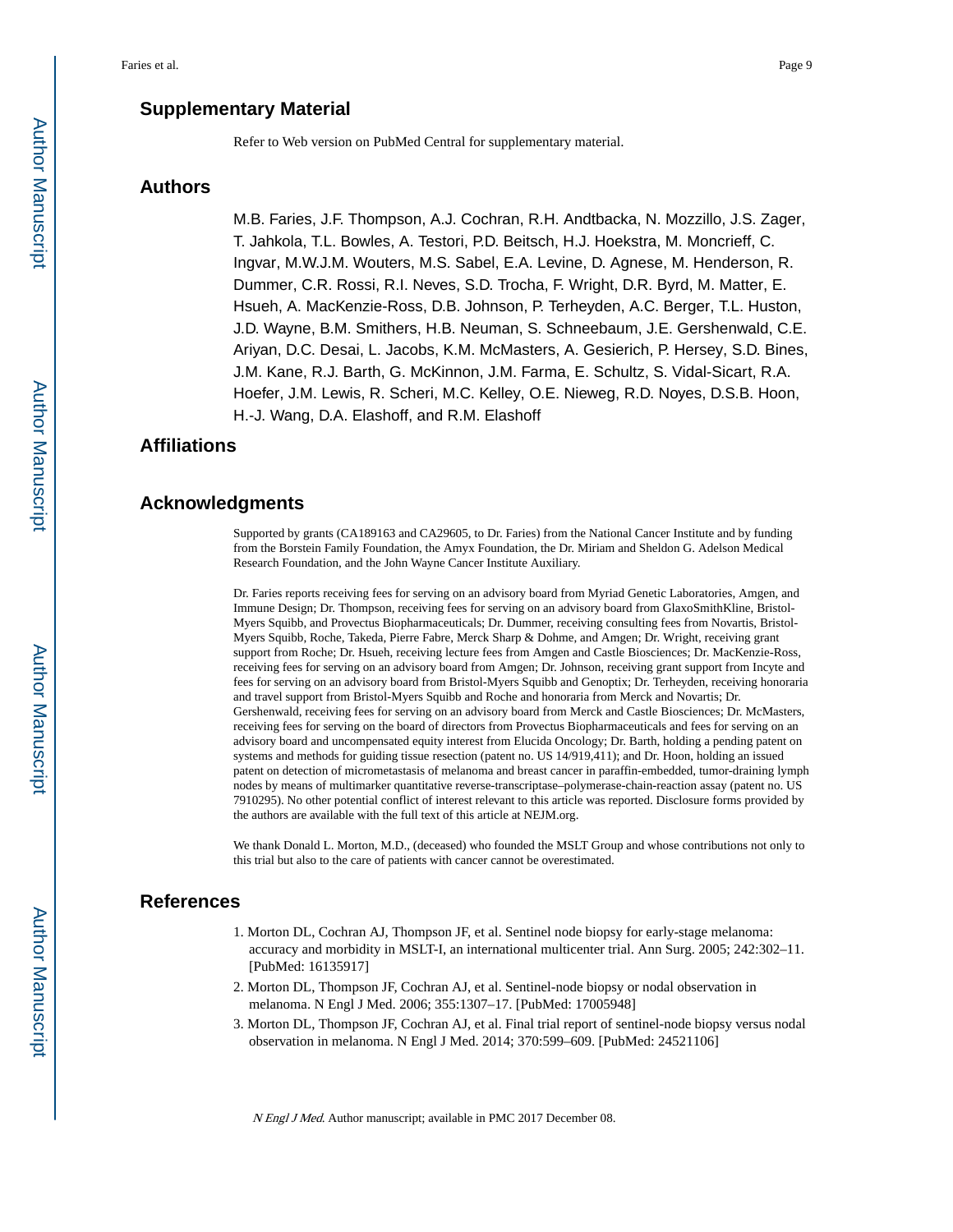- 4. Wong SL, Balch CM, Hurley P, et al. Sentinel lymph node biopsy for melanoma: American Society of Clinical Oncology and Society of Surgical Oncology joint clinical practice guideline. J Clin Oncol. 2012; 30:2912–8. [PubMed: 22778321]
- 5. Australian Cancer Network Melanoma Guidelines Revision Working Party. Clinical practice guidelines for the management of melanoma in Australia and New Zealand. Wellington, New Zealand: Cancer Council Australia/Australian Cancer Network; Oct. 2008
- 6. Garbe C, Peris K, Hauschild A, et al. Diagnosis and treatment of melanoma: European consensusbased interdisciplinary guideline — update 2012. Eur J Cancer. 2012; 48:2375–90. [PubMed: 22981501]
- 7. Coit DG, Thompson JA, Algazi A, et al. NCCN guidelines insights: melanoma, version 3. 2016. J Natl Compr Canc Netw. 2016; 14:945–58. [PubMed: 27496110]
- 8. Faries MB, Thompson JF, Cochran A, et al. The impact on morbidity and length of stay of early versus delayed complete lymphadenectomy in melanoma: results of the Multicenter Selective Lymphadenectomy Trial (I). Ann Surg Oncol. 2010; 17:3324–9. [PubMed: 20614193]
- 9. Lee DY, Lau BJ, Huynh KT, et al. Impact of completion lymph node dissection on patients with positive sentinel lymph node biopsy in melanoma. J Am Coll Surg. 2016; 223:9–18. [PubMed: 27236435]
- 10. Bamboat ZM, Konstantinidis IT, Kuk D, Ariyan CE, Brady MS, Coit DG. Observation after a positive sentinel lymph node biopsy in patients with melanoma. Ann Surg Oncol. 2014; 21:3117– 23. [PubMed: 24833100]
- 11. Wong SL, Morton DL, Thompson JF, et al. Melanoma patients with positive sentinel nodes who did not undergo completion lymphadenectomy: a multi-institutional study. Ann Surg Oncol. 2006; 13:809–16. [PubMed: 16604476]
- 12. Leiter U, Stadler R, Mauch C, et al. Complete lymph node dissection versus no dissection in patients with sentinel lymph node biopsy positive melanoma (DeCOG-SLT): a multicentre, randomised, phase 3 trial. Lancet Oncol. 2016; 17:757–67. [PubMed: 27161539]
- 13. Reintgen M, Murray L, Akman K, et al. Evidence for a better nodal staging system for melanoma: the clinical relevance of metastatic disease confined to the sentinel lymph nodes. Ann Surg Oncol. 2013; 20:668–74. [PubMed: 23054112]
- 14. Leung AM, Morton DL, Ozao-Choy J, et al. Staging of regional lymph nodes in melanoma: a case for including nonsentinel lymph node positivity in the American Joint Committee on Cancer staging system. JAMA Surg. 2013; 148:879–84. [PubMed: 23903435]
- 15. Takeuchi H, Morton DL, Kuo C, et al. Prognostic significance of molecular upstaging of paraffinembedded sentinel lymph nodes in melanoma patients. J Clin Oncol. 2004; 22:2671–80. [PubMed: 15226334]
- 16. Snow HM. Melanotic cancerous disease. Lancet. 1892; 140:869–922.
- 17. McMasters KM, Egger ME, Edwards MJ, et al. Final results of the Sunbelt Melanoma Trial: a multi-institutional prospective randomized phase III study evaluating the role of adjuvant highdose interferon alfa-2b and completion lymph node dissection for patients staged by sentinel lymph node biopsy. J Clin Oncol. 2016; 34:1079–86. [PubMed: 26858331]
- 18. Cochran AJ, Wen DR, Huang RR, Wang HJ, Elashoff R, Morton DL. Prediction of metastatic melanoma in nonsentinel nodes and clinical outcome based on the primary melanoma and the sentinel node. Mod Pathol. 2004; 17:747–55. [PubMed: 15098011]
- 19. Starz H, Welzel J, Bertsch HP, Kretschmer L. Tumor penetrative depth considers both the size of sentinel lymph node metastases and their location in relation to the nodal capsule. J Clin Oncol. 2011; 29:4843–4. [PubMed: 22067388]
- 20. Chakera AH, Hesse B, Burak Z, et al. EANM-EORTC general recommendations for sentinel node diagnostics in melanoma. Eur J Nucl Med Mol Imaging. 2009; 36:1713–42. [PubMed: 19714329]
- 21. Altstein LL, Li G, Elashoff RM. A method to estimate treatment efficacy among latent subgroups of a randomized clinical trial. Stat Med. 2011; 30:709–17. [PubMed: 21394747]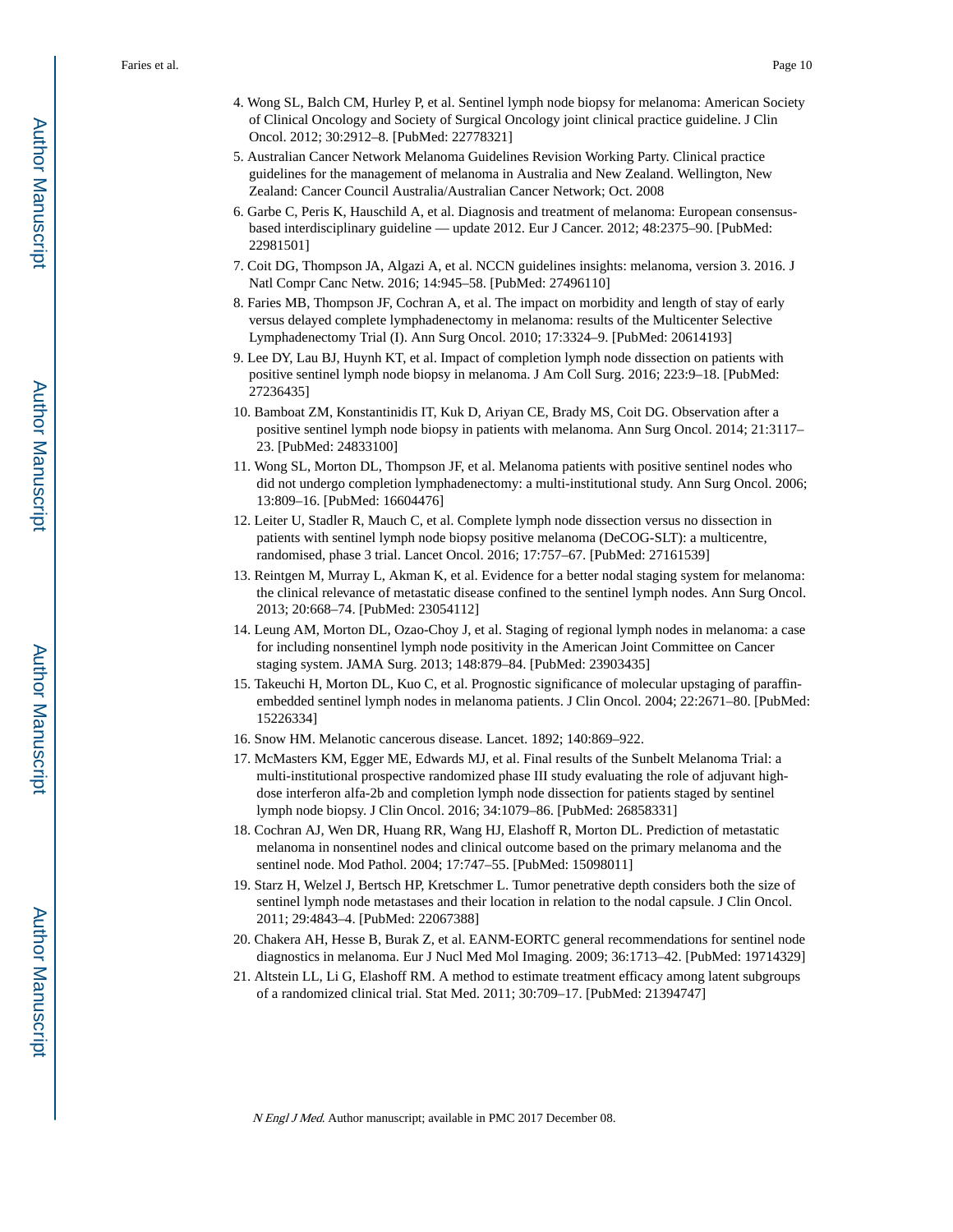# **APPENDIX**

The authors' full names and academic degrees are as follows: Mark B. Faries, M.D., John F. Thompson, M.D., Alistair J. Cochran, M.D., Robert H. Andtbacka, M.D., Nicola Mozzillo, M.D., Jonathan S. Zager, M.D., Tiina Jahkola, M.D., Ph.D., Tawnya L. Bowles, M.D., Alessandro Testori, M.D., Peter D. Beitsch, M.D., Harald J. Hoekstra, M.D., Ph.D., Marc Moncrieff, M.D., Christian Ingvar, M.D., Ph.D., Michel W.J.M. Wouters, M.D., Ph.D., Michael S. Sabel, M.D., Edward A. Levine, M.D., Doreen Agnese, M.D., Michael Henderson, M.D., Reinhard Dummer, M.D., Carlo R. Rossi, M.D., Rogerio I. Neves, M.D., Steven D. Trocha, M.D., Frances Wright, M.D., David R. Byrd, M.D., Maurice Matter, M.D., Eddy Hsueh, M.D., Alastair MacKenzie-Ross, M.D., Douglas B. Johnson, M.D., Patrick Terheyden, M.D., Adam C. Berger, M.D., Tara L. Huston, M.D., Jeffrey D. Wayne, M.D., B. Mark Smithers, M.B., B.S., Heather B. Neuman, M.D., Schlomo Schneebaum, M.D., Jeffrey E. Gershenwald, M.D., Charlotte E. Ariyan, M.D., Ph.D., Darius C. Desai, M.D., Lisa Jacobs, M.D., Kelly M. McMasters, M.D., Ph.D., Anja Gesierich, M.D., Peter Hersey, M.D., Ph.D., Steven D. Bines, M.D., John M. Kane, M.D., Richard J. Barth, M.D., Gregory McKinnon, M.D., Jeffrey M. Farma, M.D., Erwin Schultz, M.D., Sergi Vidal-Sicart, M.D., Ph.D., Richard A. Hoefer, D.O., James M. Lewis, M.D., Randall Scheri, M.D., Mark C. Kelley, M.D., Omgo E. Nieweg, M.D., Ph.D., R. Dirk Noyes, M.D., Dave S.B. Hoon, Ph.D., He-Jing Wang, M.D., David A. Elashoff, Ph.D., and Robert M. Elashoff, Ph.D.

From the John Wayne Cancer Institute at Saint John's Health Center, Santa Monica (M.B.F., D.S.B.H.), and the Departments of Pathology (A.J.C.), Biomathematics (H.-J.W., D.A.E., R.M.E.), and Medicine (D.A.E.), University of California, Los Angeles — both in California; Melanoma Institute Australia and the University of Sydney, Sydney (J.F.T., O.E.N.), Peter MacCallum Cancer Centre, Melbourne, VIC (M.H.), Princess Alexandra Hospital, Brisbane, QLD (B.M.S.), and Newcastle Melanoma Unit, Waratah, NSW (P.H.) all in Australia; Huntsman Cancer Institute, Salt Lake City (R.H.A., R.D.N.), and Intermountain Healthcare Cancer Services–Intermountain Medical Center, Murray (T.L.B.) — both in Utah; Istituto Nazionale dei Tumori Napoli, Naples (N.M.), Istituto Europeo di Oncologia, Milan (A.T.), and Istituto Oncologico Veneto–University of Padua, Padua (C.R.R.) — all in Italy; H. Lee Moffitt Cancer Center, Tampa, FL (J.S.Z.); Helsinki University Hospital, Helsinki (T.J.); Dallas Surgical Group, Dallas (P.D.B.); Universitair Medisch Centrum Groningen, Groningen (H.J.H.), and Netherlands Cancer Institute, Amsterdam (M.W.J.M.W.) — both in the Netherlands; Norfolk and Norwich University Hospital, Norwich (M. Moncrieff), and Guy's and St. Thomas' NHS Foundation Trust, London (A.M.-R.) — both in the United Kingdom; Swedish Melanoma Study Group– University Hospital Lund, Lund, Sweden (C.I.); University of Michigan, Ann Arbor (M.S.S.); Wake Forest University, Winston-Salem (E.A.L.), and Duke University, Durham (R.S.) — both in North Carolina; Ohio State University, Columbus (D.A.); University of Zurich, Zurich (R.D.), and Centre Hospitalier Universitaire Vaudois, Lausanne (M. Matter) — both in Switzerland; Penn State Hershey Cancer Institute, Hershey (R.I.N.), Thomas Jefferson University (A.C.B.) and Fox Chase Cancer Center (J.M.F.), Philadelphia, and St. Luke's University Health Network, Bethlehem (D.C.D.) — all in Pennsylvania; Greenville Health System Cancer Center, Greenville, SC (S.D.T.); Sunnybrook Research Institute,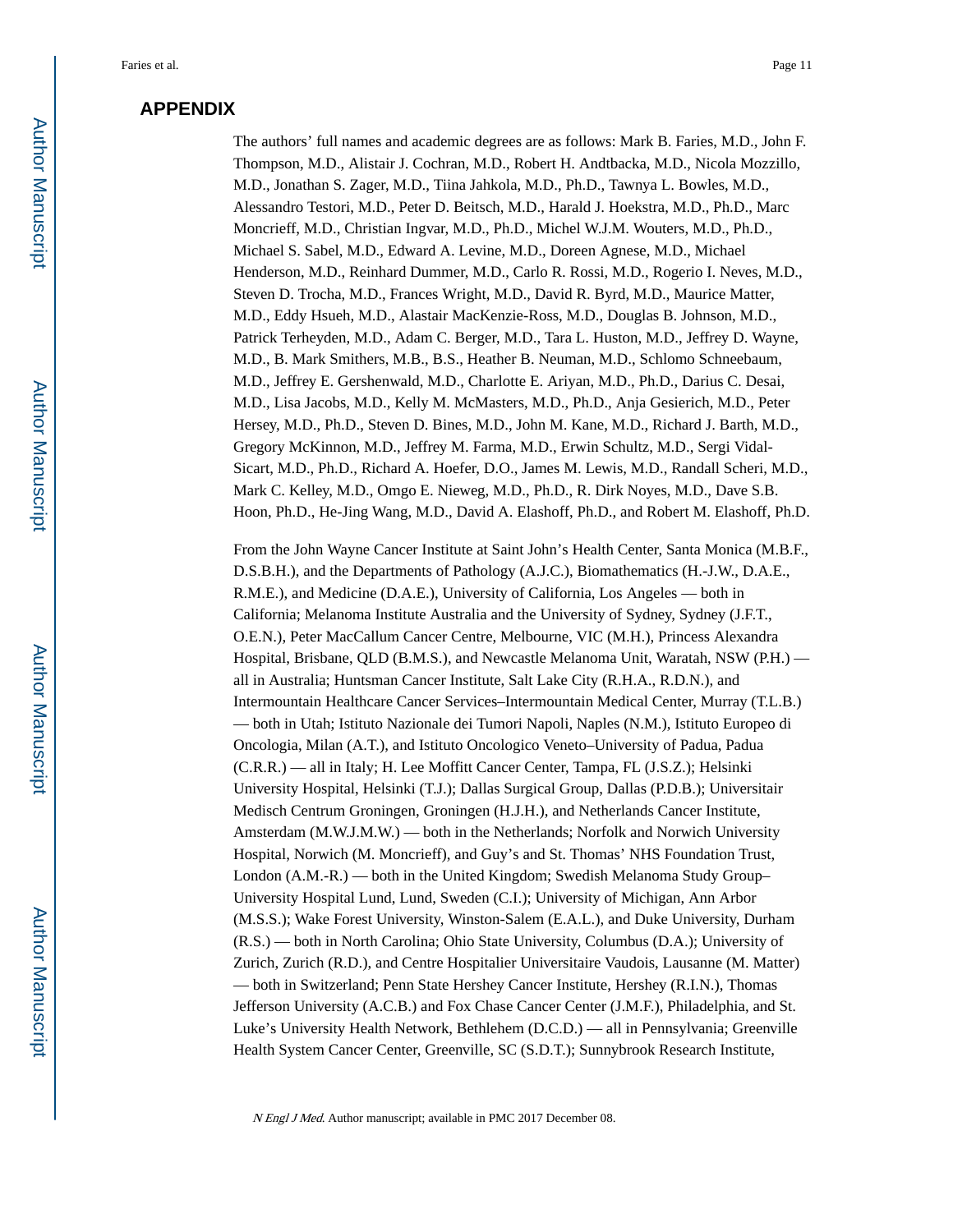Toronto (F.W.), and Tom Baker Cancer Centre, Calgary, AB (G.M.) — both in Canada; University of Washington, Seattle (D.R.B.); Saint Louis University, St. Louis (E.H.); Vanderbilt University (D.B.J., M.C.K.), Nashville, and University of Tennessee, Knoxville (J.M.L.) — both in Tennessee; University Hospital Schleswig–Holstein–Campus Lübeck, Lübeck (P.T.), University Hospital of Würzburg, Würzburg (A.G.), and City Hospital of Nürnberg, Nuremberg (E.S.) — all in Germany; SUNY at Stony Brook Hospital Medical Center, Stony Brook (T.L.H.), Memorial Sloan Kettering Cancer Center, New York (C.E.A.), and Roswell Park Cancer Institute, Buffalo (J.M.K.) — all in New York; Northwestern University Feinberg School of Medicine (J.D.W.) and Rush University Medical Center (S.D.B.), Chicago; University of Wisconsin, Madison (H.B.N.); Tel Aviv Sourasky Medical Center, Tel Aviv, Israel (S.S.); M.D. Anderson Medical Center, Houston (J.E.G.); Johns Hopkins University School of Medicine, Baltimore (L.J.); University of Louisville, Louisville, KY (K.M.M.); Dartmouth–Hitchcock Medical Center, Lebanon, NH (R.J.B.); Hospital Clinic Barcelona, Barcelona (S.V.-S.); and Sentara CarePlex Hospital, Hampton, VA (R.A.H.).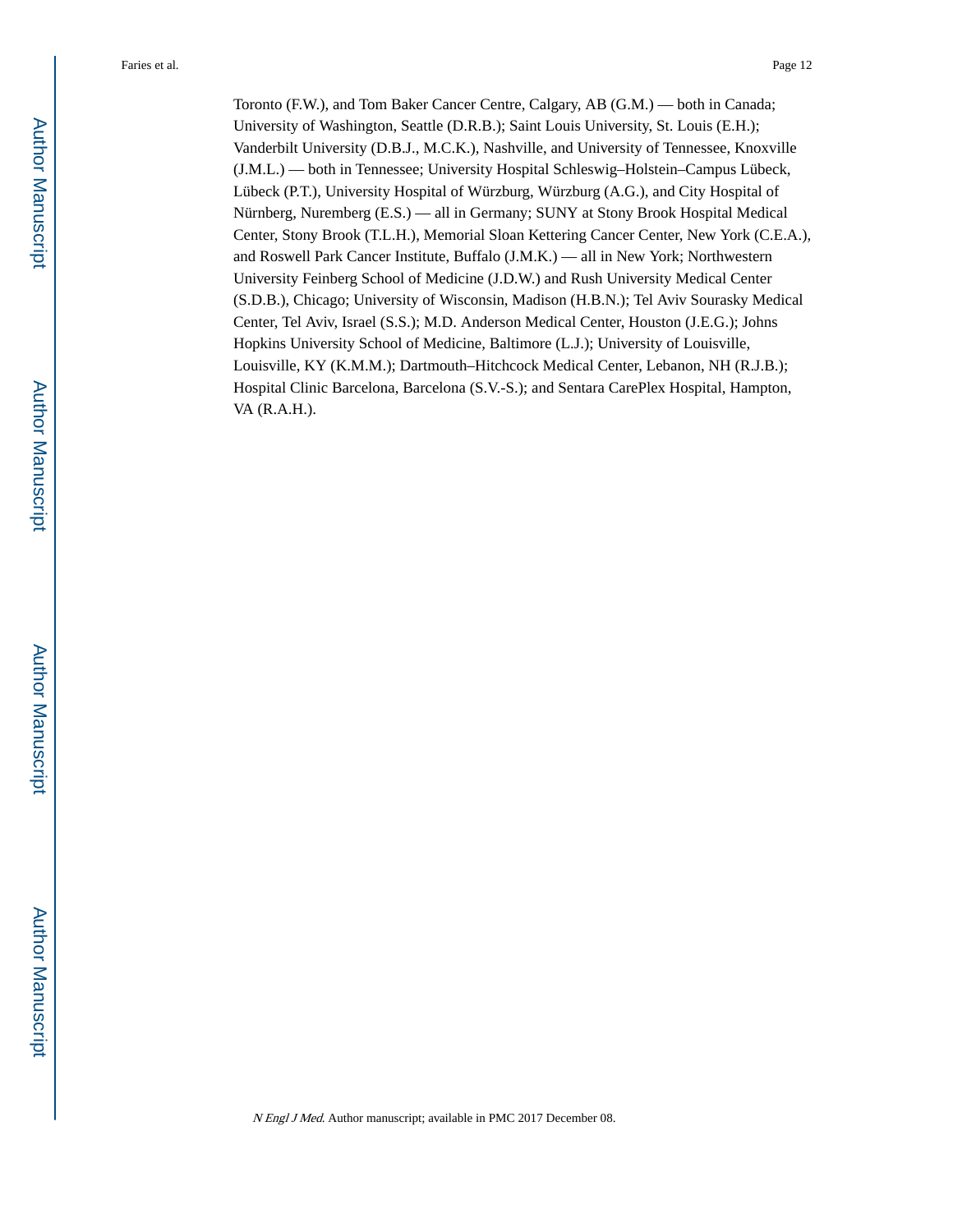Author Manuscript Author Manuscript

 Author ManuscriptAuthor Manuscript



**Figure 1. Trial Design, Enrollment, and Outcomes**

RT-PCR denotes reverse-transcriptase polymerase chain reaction.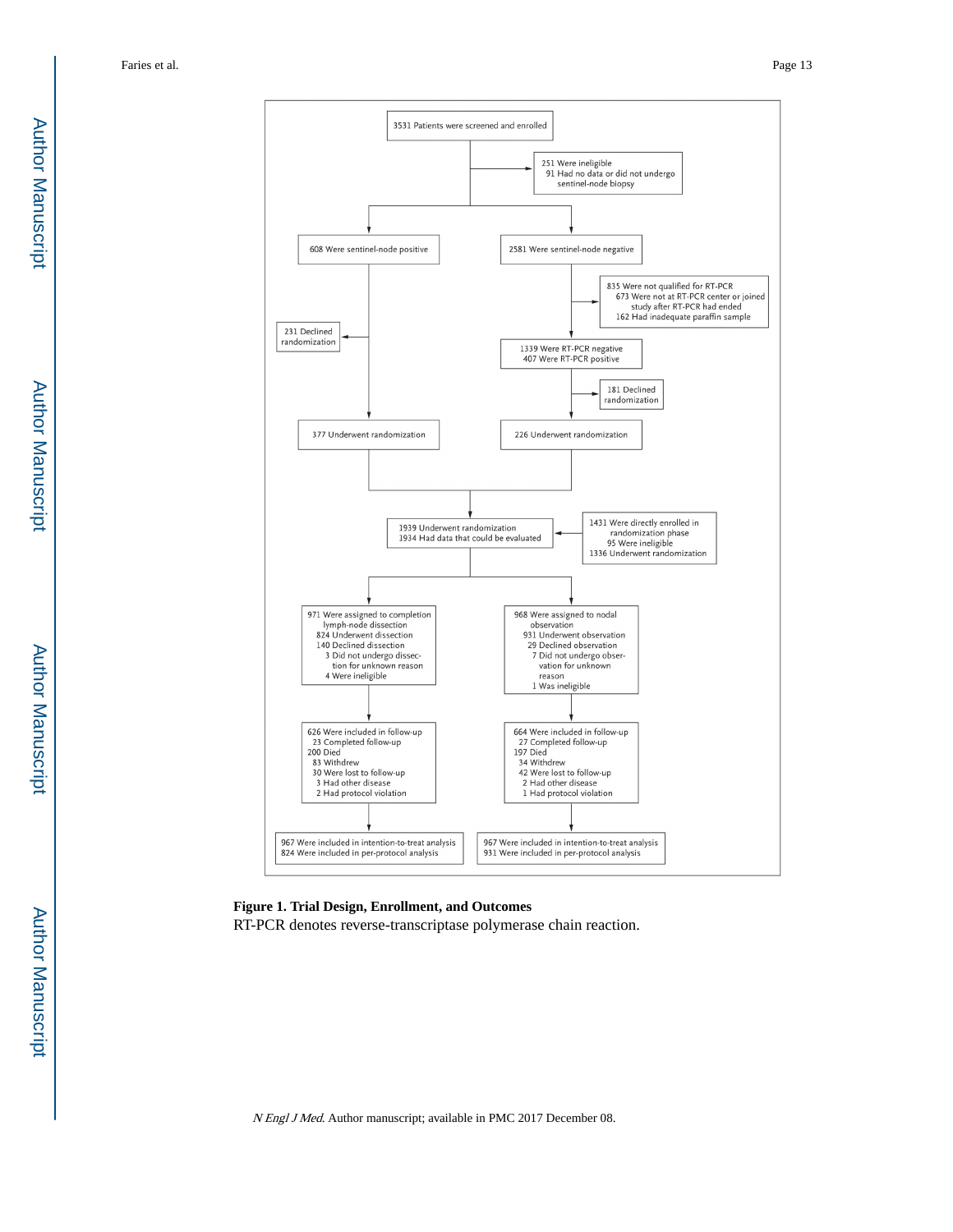

#### **Figure 2. Melanoma-Specific Survival, According to Trial Group and Method of Detection of Metastasis**

Panel A shows melanoma-specific survival according to trial group (completion lymph-node dissection or observation) in the per-protocol analysis. Panel B shows melanoma-specific survival according to the method of detection of sentinel-node metastasis (RT-PCR or pathological assessment). Subgroup 1 comprised patients in the dissection group with pathologically detected metastases; subgroup 2, patients in the observation group with pathologically detected metastases; subgroup 3, those in the dissection group with RT-PCR– detected metastases; and subgroup 4, those in the observation group with RT-PCR–detected metastases. P values were calculated with the use of log-rank tests.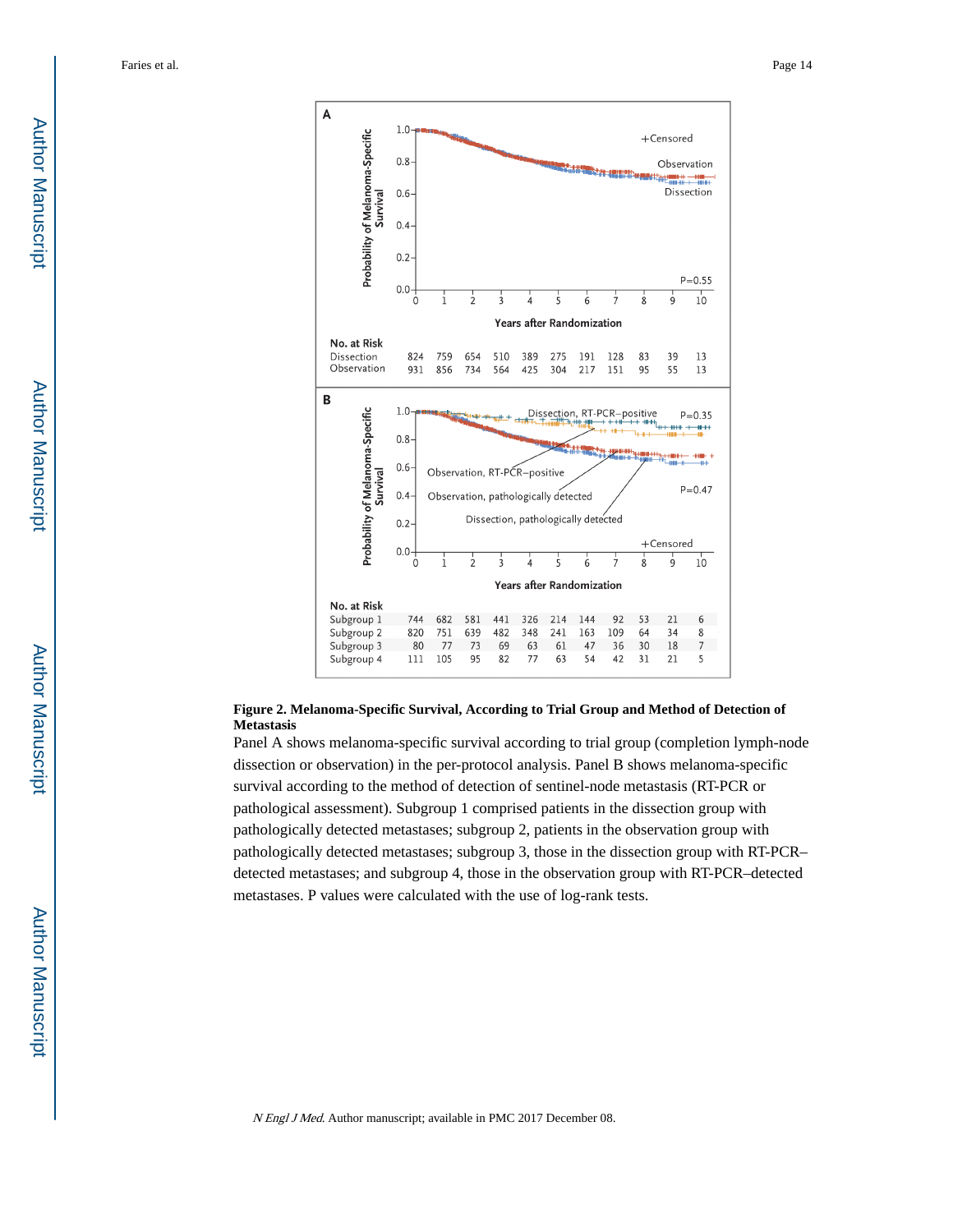

**Figure 3. Disease-free Survival, Survival without Nodal Recurrence, and Distant Metastasis–free Survival, According to Trial Group, and the Cumulative Rate of Nonsentinel-Node Metastasis** Panel A shows disease-free survival, Panel B shows survival without nodal recurrence, and Panel C shows distant metastasis–free survival according to trial group (completion lymphnode dissection or observation). Subgroup 1 comprised patients in the dissection group with pathologically detected metastases; subgroup 2, patients in the observation group with pathologically detected metastases; subgroup 3, those in the dissection group with RT-PCR– detected metastases; and subgroup 4, those in the observation group with RT-PCR–detected metastases. Panel D shows the cumulative rate of nonsentinel-node metastasis among patients in the dissection group who had positive findings on pathological assessment or nodal recurrence and among patients in the observation group who had nodal recurrence. P values were calculated with the use of log-rank tests.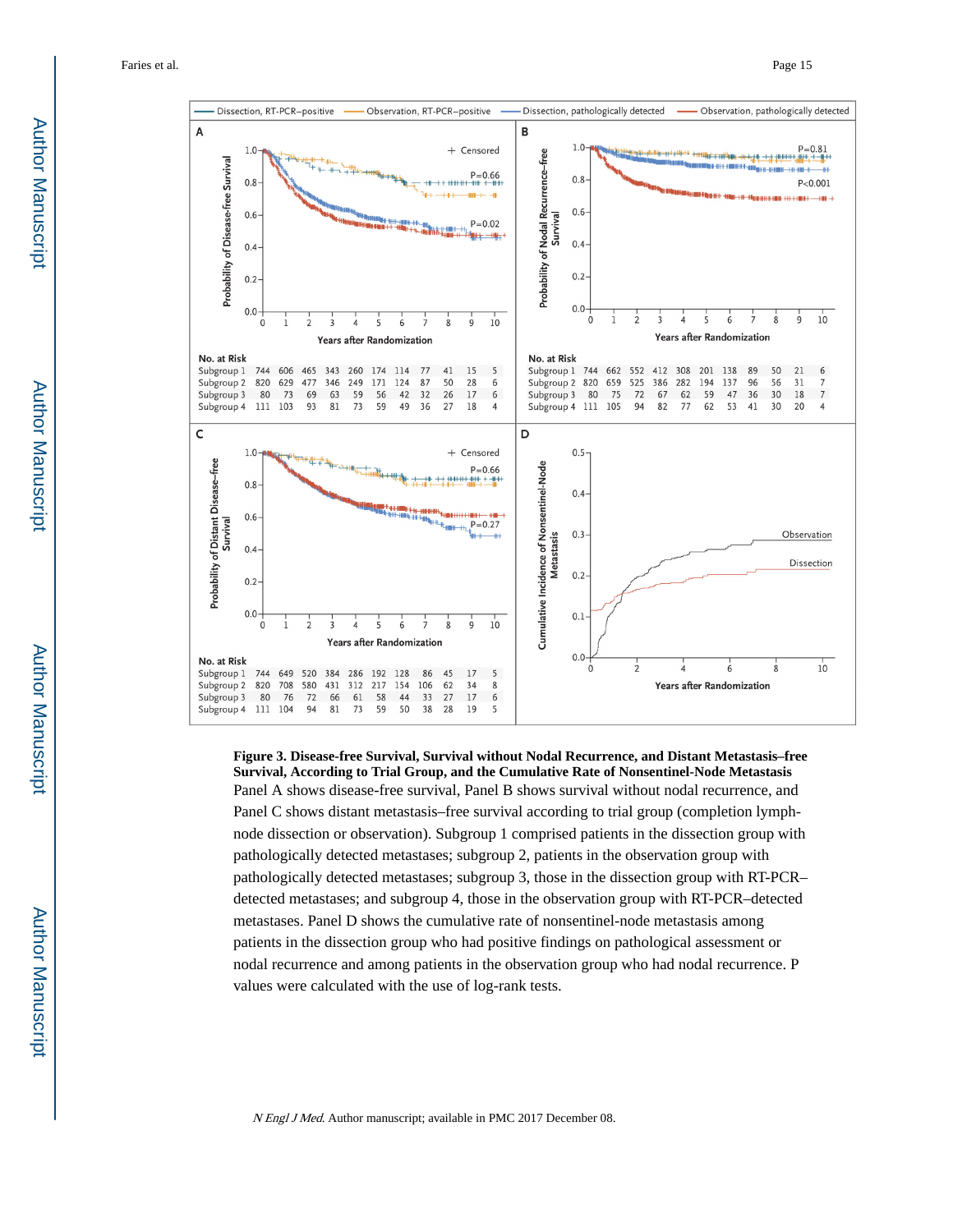#### **Table 1**

Baseline Characteristics of the Patients in the Per-Protocol Analysis.\*

| Characteristic                                                            | Dissection ( $N = 824$ )         | Observation ( $N = 931$ ) |  |  |  |
|---------------------------------------------------------------------------|----------------------------------|---------------------------|--|--|--|
| $Sex - no.$ (%)                                                           |                                  |                           |  |  |  |
| Female                                                                    | 346 (42.0)                       | 382 (41.0)                |  |  |  |
| Male                                                                      | 478 (58.0)                       | 549 (59.0)                |  |  |  |
| $Age - yr$                                                                |                                  |                           |  |  |  |
| Mean                                                                      | $52.5 \pm 12.9$                  | $53.2 \pm 13.6$           |  |  |  |
| Median (range)                                                            | $53.7(18-76)$                    | 54.9 (19-76)              |  |  |  |
| Smoking status — no./total no. $(\%)$ <sup>†</sup>                        |                                  |                           |  |  |  |
| Never                                                                     | 463/803 (57.7)                   | 522/907 (57.6)            |  |  |  |
| Former                                                                    | 193/803 (24.0)<br>227/907 (25.0) |                           |  |  |  |
| Current                                                                   | 147/803 (18.3)                   | 158/907 (17.4)            |  |  |  |
| <b>Breslow</b> thickness                                                  |                                  |                           |  |  |  |
| $Mean - mm$                                                               | $2.76 \pm 2.34$                  | $2.70 \pm 2.11$           |  |  |  |
| Median $(range)$ — mm                                                     | $2.10(0.34 - 28.0)$              | $2.10(0.35 - 30.0)$       |  |  |  |
| $<1.50$ mm - no. $(\% )$                                                  | 237 (28.8)                       | 257(27.6)                 |  |  |  |
| $1.50 - 3.50$ mm — no. $(\%)$                                             | 404 (49.0)                       | 462 (49.6)                |  |  |  |
| $>3.50$ mm — no. (%)                                                      | 183 (22.2)                       | 212 (22.8)                |  |  |  |
| Primary site $-$ no. $(\%)$                                               |                                  |                           |  |  |  |
| Arm or leg                                                                | 327 (39.7)                       | 382 (41.0)                |  |  |  |
| Head or neck                                                              | 113 (13.7)                       | 128 (13.7)                |  |  |  |
| Trunk                                                                     | 384 (46.6)                       | 421 (45.2)                |  |  |  |
| Ulceration — no. $(\%)$                                                   |                                  |                           |  |  |  |
| Absent                                                                    | 508 (61.7)                       | 578 (62.1)                |  |  |  |
| Present                                                                   | 316 (38.3)                       | 353 (37.9)                |  |  |  |
| No. of positive sentinel lymph nodes - no. of patients (%)                |                                  |                           |  |  |  |
| 0, RT-PCR-positive                                                        | 80(9.7)                          | 111 (11.9)                |  |  |  |
| 1                                                                         | 596 (72.3)                       | 643 (69.1)                |  |  |  |
| 2                                                                         | 121 (14.7)                       | 162 (17.4)                |  |  |  |
| 3                                                                         | 18 (2.2)                         | 10(1.1)                   |  |  |  |
| >3                                                                        | 9(1.1)                           | 5(0.5)                    |  |  |  |
| Diameter of sentinel-lymph-node metastasis — mm $\vec{x}$                 |                                  |                           |  |  |  |
| Mean                                                                      | 1.07                             | 1.11                      |  |  |  |
| Median                                                                    | 0.61                             | 0.67                      |  |  |  |
| Interquartile range                                                       | $0.27 - 1.32$                    | $0.23 - 1.38$             |  |  |  |
| Size of sentinel-lymph-node metastasis — no. of patients/total no. $(\%)$ |                                  |                           |  |  |  |
| $<$ 0.1 mm                                                                | 45/566(8.0)                      | 65/623(10.4)              |  |  |  |
| $0.1 - 1.0$ mm                                                            | 333/566 (58.8)                   | 343/623 (55.1)            |  |  |  |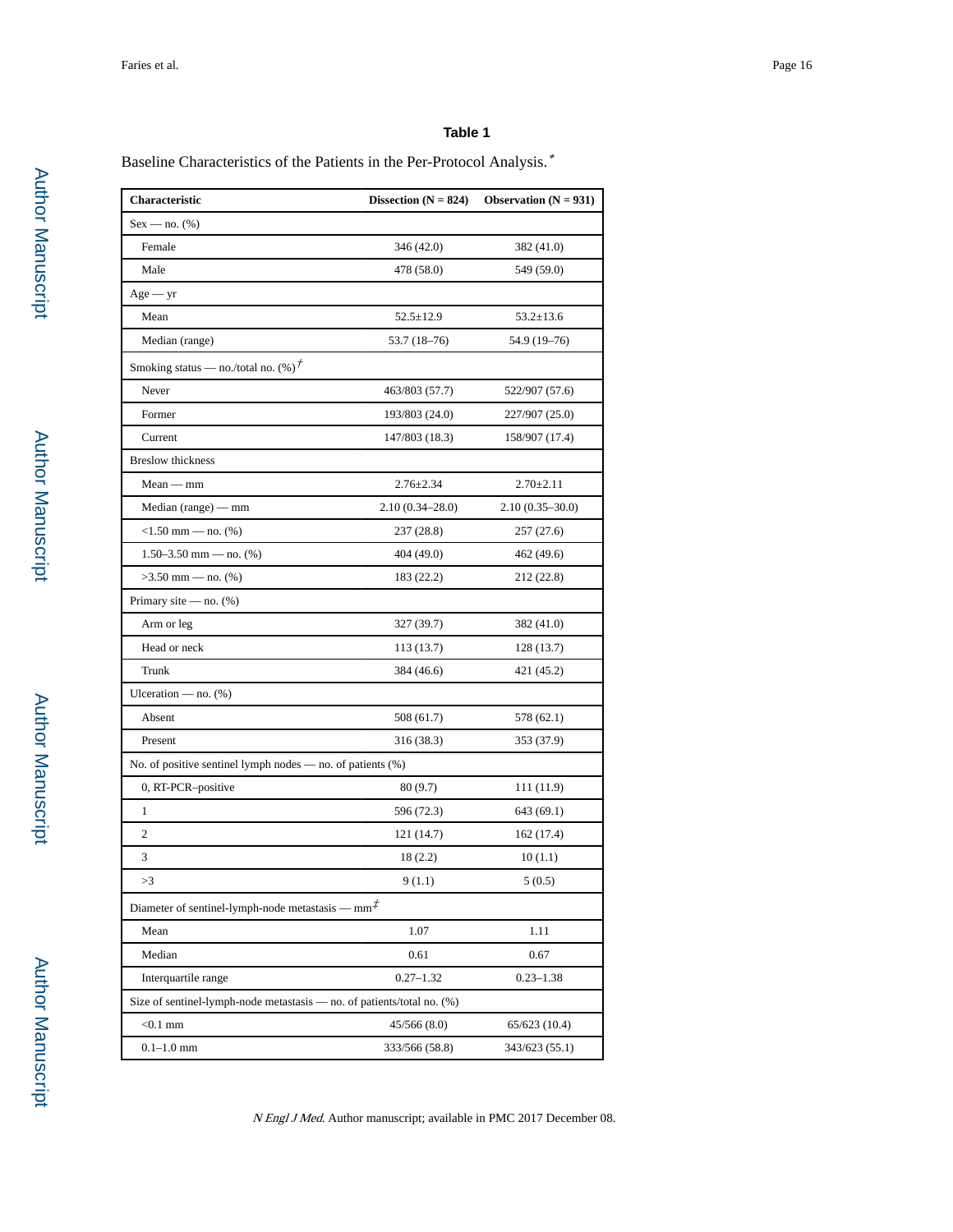| <b>Characteristic</b>                                      | Dissection ( $N = 824$ ) | <b>Observation</b> ( $N = 931$ ) |
|------------------------------------------------------------|--------------------------|----------------------------------|
| $>1.0$ mm                                                  | 188/566 (33.2)           | 215/623 (34.5)                   |
| Received adjuvant therapy — no./total no. $(\%)^{\hat{S}}$ | 66/814(8.1)              | 60/922(6.5)                      |

\* Plus–minus values are means ±SD. There were no significant between-group differences in the characteristics listed here. Percentages may not total 100 because of rounding. RT-PCR denotes reverse-transcriptase polymerase chain reaction.

 $\phi$ <sup>†</sup>Data were missing for 21 patients in the dissection group and 24 patients in the observation group.

‡ The sentinel-node metastasis burden, the longest diameter of the largest tumor deposit, was not available for 178 patients in the dissection group and 197 patients in the observation group.

 $\mathcal{S}_{\text{Data}}$  were not available for 10 patients in the dissection group and 9 patients in the observation group.